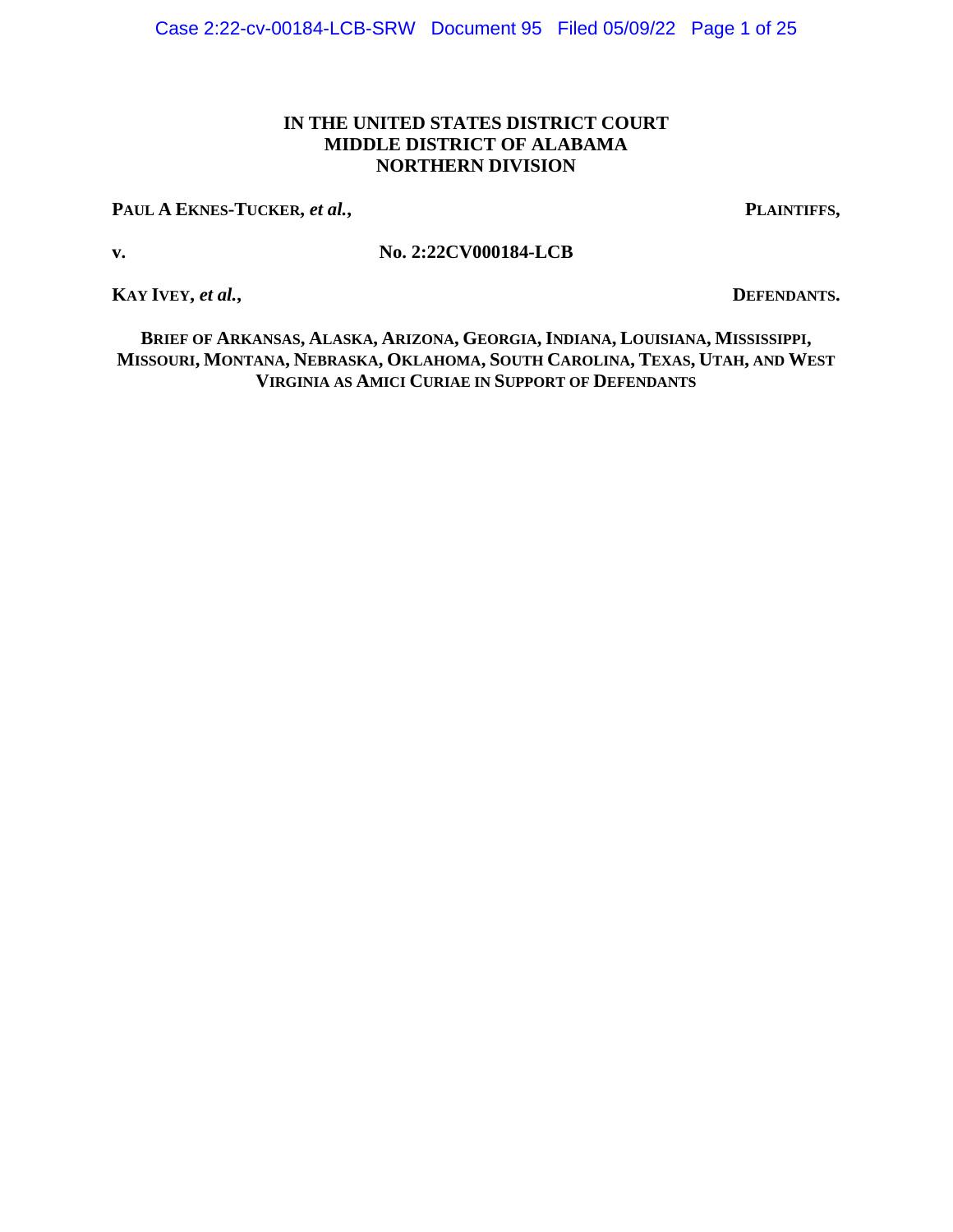# **TABLE OF CONTENTS**

| I.  | Plaintiffs shockingly pretend the boiling international controversy doesn't exist, |
|-----|------------------------------------------------------------------------------------|
| II. | Plaintiffs and their allies are motivated by politics, not an objective assessment |
| Ш.  | Contemporary best practices and multiple systematic reviews of the evidence        |
| IV. |                                                                                    |
|     |                                                                                    |
|     |                                                                                    |
|     |                                                                                    |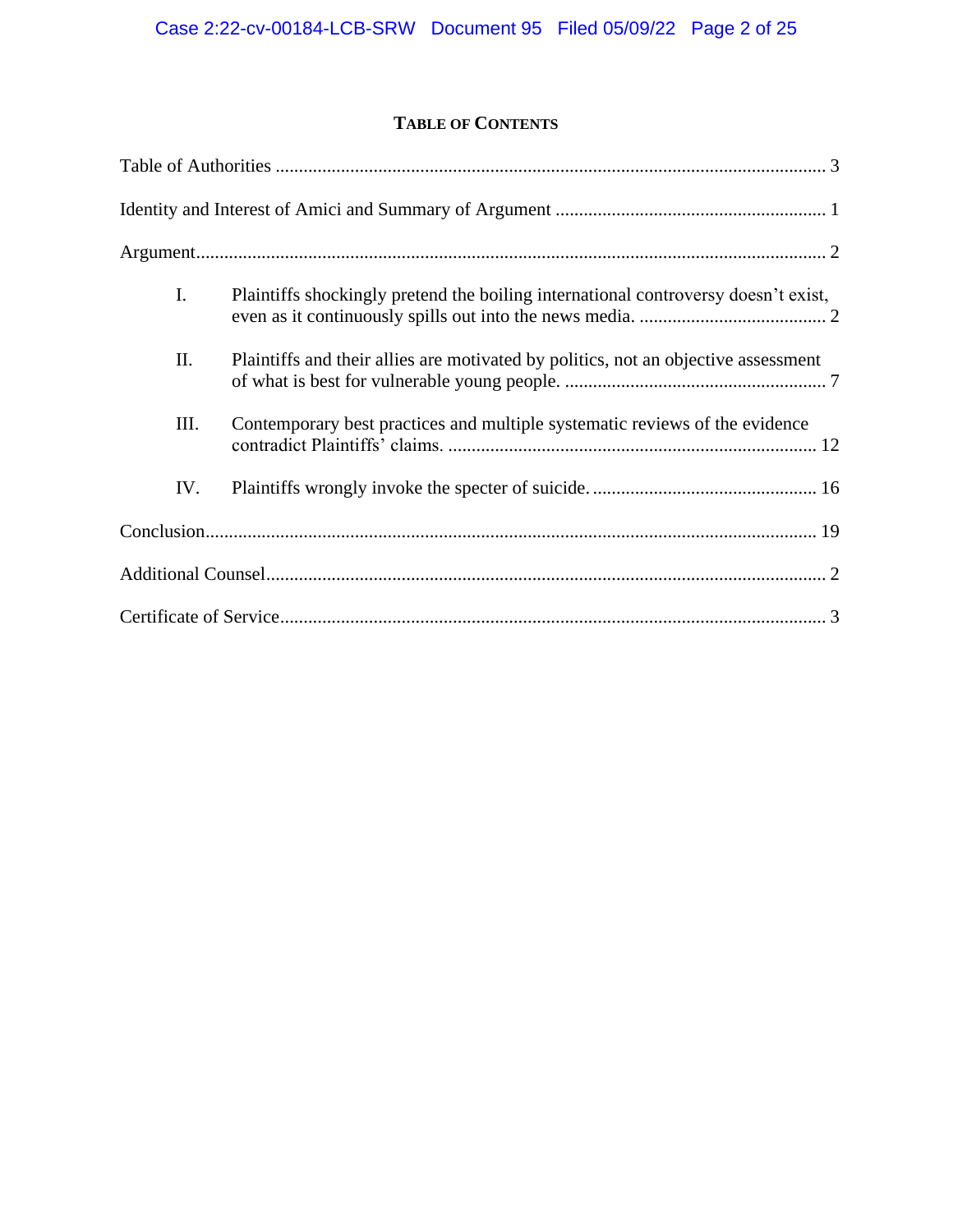# **TABLE OF AUTHORITIES**

<span id="page-2-0"></span>

| <b>Cases</b>                                          | Page |
|-------------------------------------------------------|------|
| Bellotti v. Baird,                                    |      |
| City of Akron v. Akron Ctr. for Reprod. Health, Inc., |      |
| EMW Women's Surgical Ctr., P.S.C. v. Beshear,         |      |
| Gonzales v. Carhart,                                  |      |
| Miller v. Alabama,                                    |      |
| Reno v. Am. C.L. Union,                               |      |
| Roper v. Simmons,                                     |      |
| Sable Commc'ns of Cal., Inc. v. F.C.C.,               |      |
| Stenberg v. Carhart,                                  |      |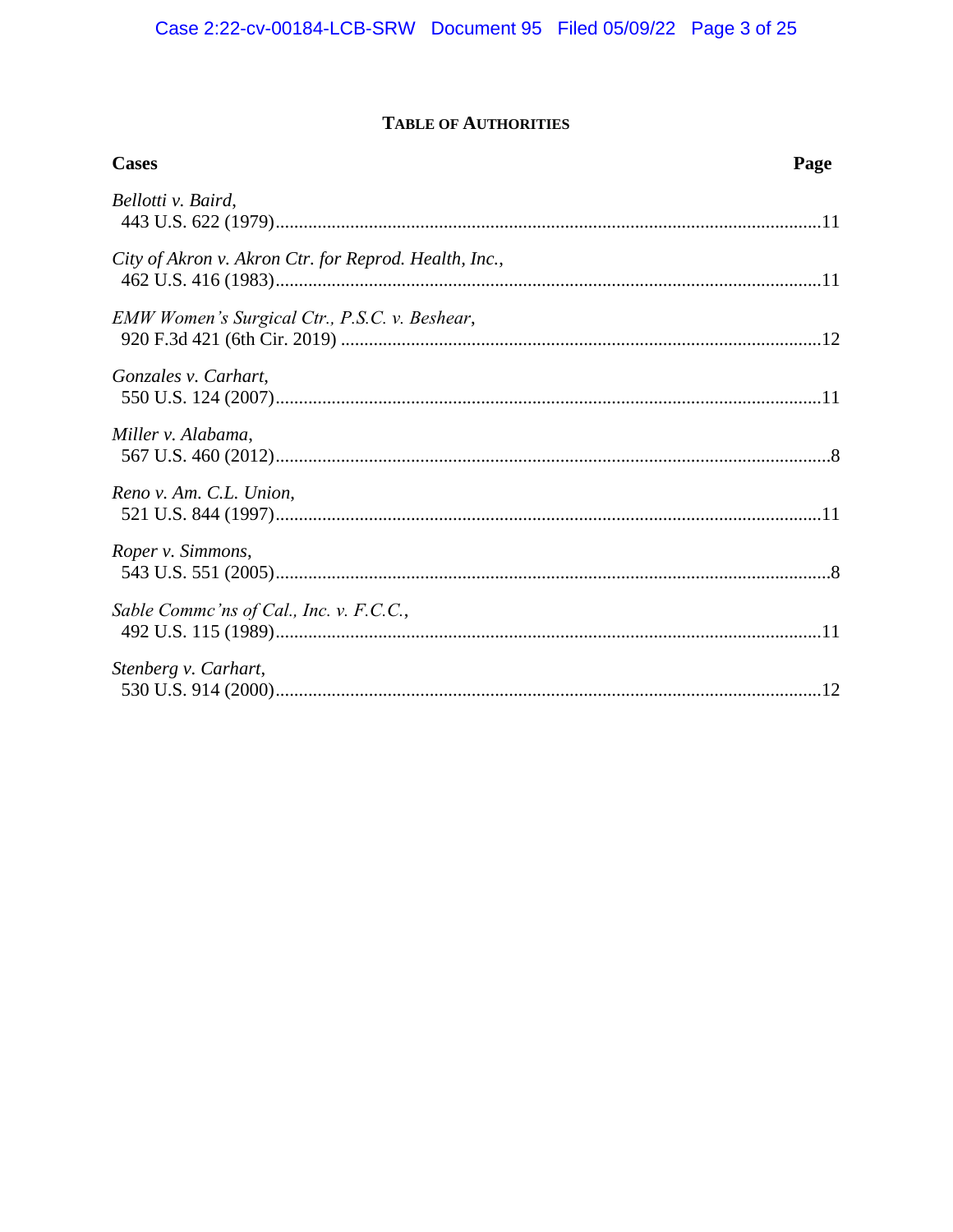#### **IDENTITY AND INTEREST OF AMICI AND SUMMARY OF ARGUMENT**

<span id="page-3-0"></span>Amici are the States of Arkansas, Alaska, Arizona, Georgia, Indiana, Louisiana, Mississippi, Missouri, Montana, Nebraska, Oklahoma, South Carolina, Texas, Utah, and West Virginia.

The Amici States, like Alabama, are deeply concerned by the sudden recent surge of gender-related psychological issues among adolescents (especially teenage girls) and the corresponding rush by some practitioners to supply these vulnerable young people with life-altering drugs and surgical treatment. Indeed, at many facilities, hormones are provided on demand to children who merely identify as transgender, with no requirement that threshold diagnostic criteria for "Gender Dysphoria" be satisfied or that a psychological assessment be completed. Alabama's legislation is a commonsense response to that troubling surge in unnecessary intervention.

Nor is Alabama alone in recognizing the danger posed by this unregulated industry and the rush toward life-altering intervention. To the contrary, systematic reviews from multiple European nations—where similar interventions have been studied—have shocked those nations' medical professionals and led to greater restrictions on the kind of intervention that Plaintiffs argue should be unregulated. Yet Plaintiffs and their allies simply ignore those facts. Instead, they fraudulently trot out debunked claims that chemical and surgical interventions lower suicide rates and lead to better overall health outcomes. But that is hardly surprising given that Plaintiffs and their allies are more concerned with politics than making an objective assessment of what is best for Alabama's vulnerable young people.

Therefore, it is no wonder that States like Alabama have been forced to step in to protect vulnerable kids from the practitioners who would subject them to dangerous, life-altering procedures. The Amici States submit this brief in hearty support of Alabama's right to exercise its historic power to do that here.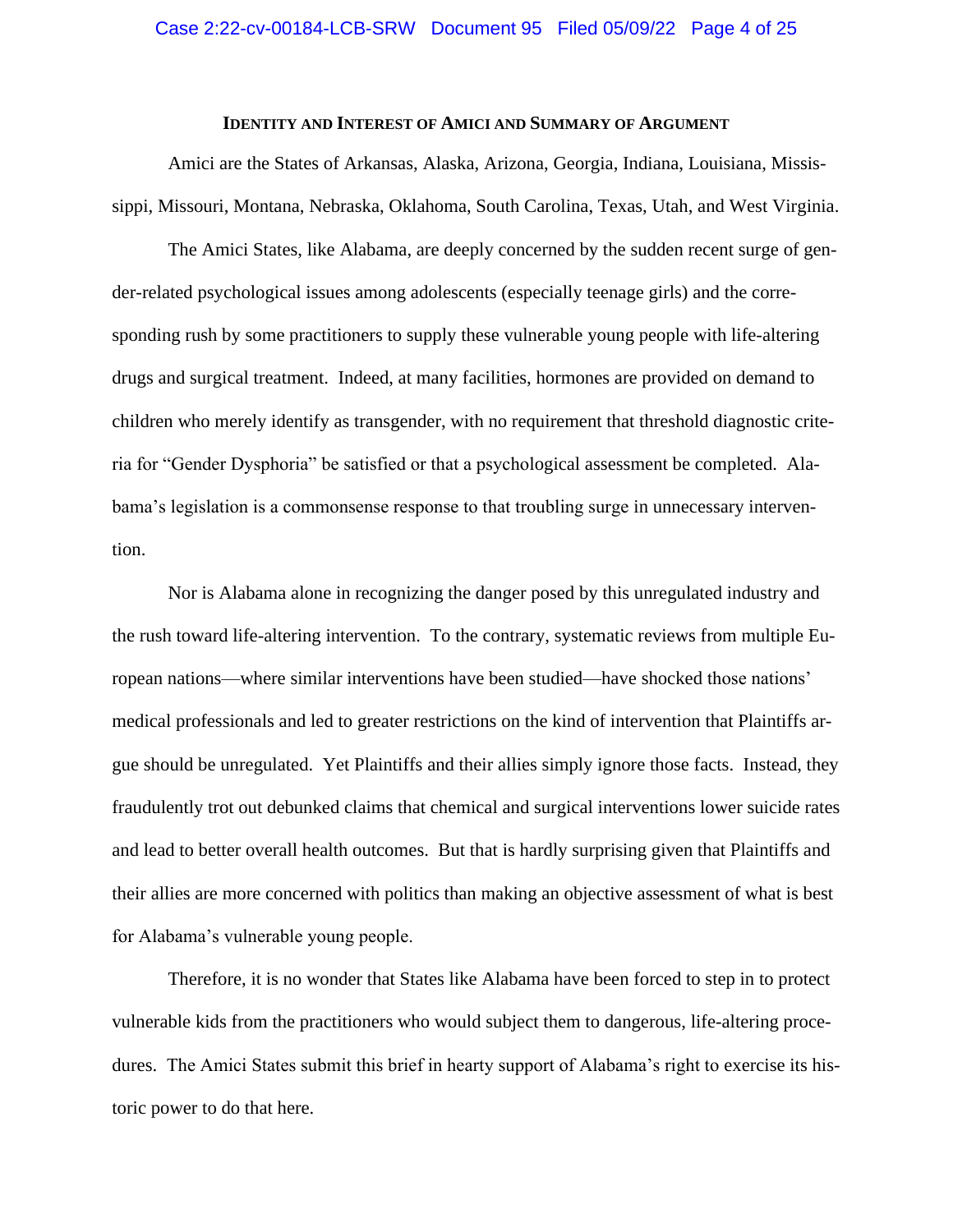#### **ARGUMENT**

### <span id="page-4-1"></span><span id="page-4-0"></span>**I. Plaintiffs shockingly pretend the boiling international controversy doesn't exist, even as it continuously spills out into the news media.**

There is a raging controversy in the international medical community concerning the safety and effectiveness of using pharmaceutical products and surgeries to address gender-related psychological issues in still-maturing adolescents. But one would never guess that from Plaintiffs' briefing. It is as if they are urging a crowd of concerned spectators, "Move on! Nothing to see here!" against a background of spectacular explosions and pyrotechnics. It would be humorous except that the consequences of diminishing the devastating, lifelong harms to children are shockingly serious.

This intensely boiling medical controversy is continuously spilling out into the news media. On May 13, 2021, for example, *The Economist* published an article titled, "Doubts Are Growing about Therapy for Gender-dysphoric Children."<sup>1</sup> Reporting that "[d]rug treatments seem to do little good, and may be harmful," the weekly newsmagazine explained that:

Last June, . . . Finland revised its guidelines to prefer psychological treatment to drugs. In September Britain launched a top-down review of the field. In December the High Court of England and Wales ruled that under-16s were unlikely to be able to consent meaningfully to taking puberty blockers, leading [the gender clinic] to suspend new referrals, though a subsequent ruling held that parents could consent on their children's behalf. On April 6th Arkansas passed laws that make prescribing puberty blockers and cross-sex hormones to children illegal. Also in April the Astrid Lindgren Children's Hospital in Stockholm, a part of the Karolinska Institute, announced that it would stop prescribing puberty blockers and cross-sex hormones to those under 18, except in clinical trials.

<sup>1</sup> Doubts are Growing About Therapy for Gender-dysphoric Children, *The Economist* (May 15, 2021), https://www.economist.com/science-and-technology/2021/05/13/doubts-are-growingabout-therapy-for-gender-dysphoric-children.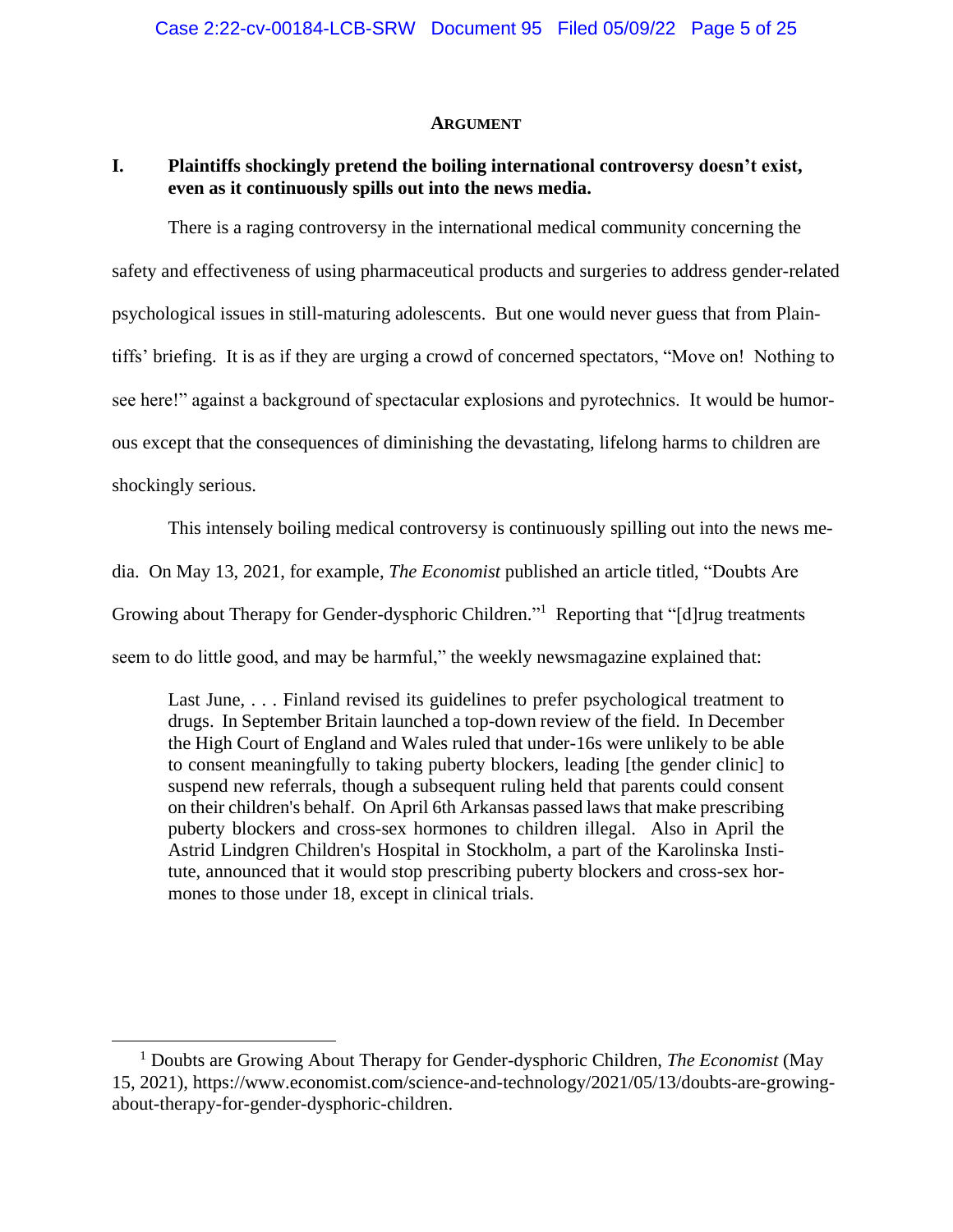### Case 2:22-cv-00184-LCB-SRW Document 95 Filed 05/09/22 Page 6 of 25

*The New York Times* recently covered the controversy in an article titled, "Doctors Debate Whether Trans Teens Need Therapy Before Hormones."<sup>2</sup> Discussing new draft guidelines from the World Professional Association for Transgender Health (WPATH), the *Times* explains that "experts in transgender health are divided on these adolescent recommendations, reflecting a fraught debate over how to weigh conflicting risks for young people, who typically can't give full legal consent until they are 18 and who may be in emotional distress or more vulnerable to peer influence than adults are."<sup>3</sup>

Indeed, we've reached the tipping point where even clinicians at the center of efforts to provide pharmaceutical and surgical treatments for gender-related psychiatric issues have begun sounding the alarm. 4 *Medscape* reports that child and adolescent psychiatrist Angela Sämfjord, MD, who started the Lundstrom Gender Clinic in Sweden resigned "because of her own fears about the lack of evidence for hormonal and surgical treatments."<sup>5</sup> Further, "many of the staff at UK GIDS have now left that service," including Sue Evans, "a psychotherapist who resigned from GIDS because she felt 'deeply concerned' about the fast-tracking of young people into medical treatment."<sup>6</sup>

 $2$  A. Ghorayshi, Doctors Debate Whether Trans Teens Need Therapy Before Hormones, New York Times (January 13, 2022), https://www.nytimes.com/2022/01/13/health/transgender-teenshormones.html

<sup>3</sup> *Id.*

<sup>4</sup> *See* Anatomy of a Scandal: Opinion on the Use of Puberty Blockers in America is Turning, *The Economist* (October 16, 2021), [https://www.economist.com/united-states/2021/10/16/opin](https://www.economist.com/united-states/2021/10/16/opinion-on-the-use-of-puberty-blockers-in-america-is-turning)[ion-on-the-use-of-puberty-blockers-in-america-is-turning](https://www.economist.com/united-states/2021/10/16/opinion-on-the-use-of-puberty-blockers-in-america-is-turning) ("too few teens undergo crucial mental-health assessments before starting treatment."); Becky McCall and Lisa Nainggolan, Transgender Teens: Is the Tide Starting to Turn?, *Medscape* (April 26, 2021), https://www.medscape.com/viewarticle/949842.

<sup>&</sup>lt;sup>5</sup> Becky McCall and Lisa Nainggolan, Transgender Teens: Is the Tide Starting to Turn?, *Medscape* (April 26, 2021), https://www.medscape.com/viewarticle/949842.

<sup>6</sup> *Id.*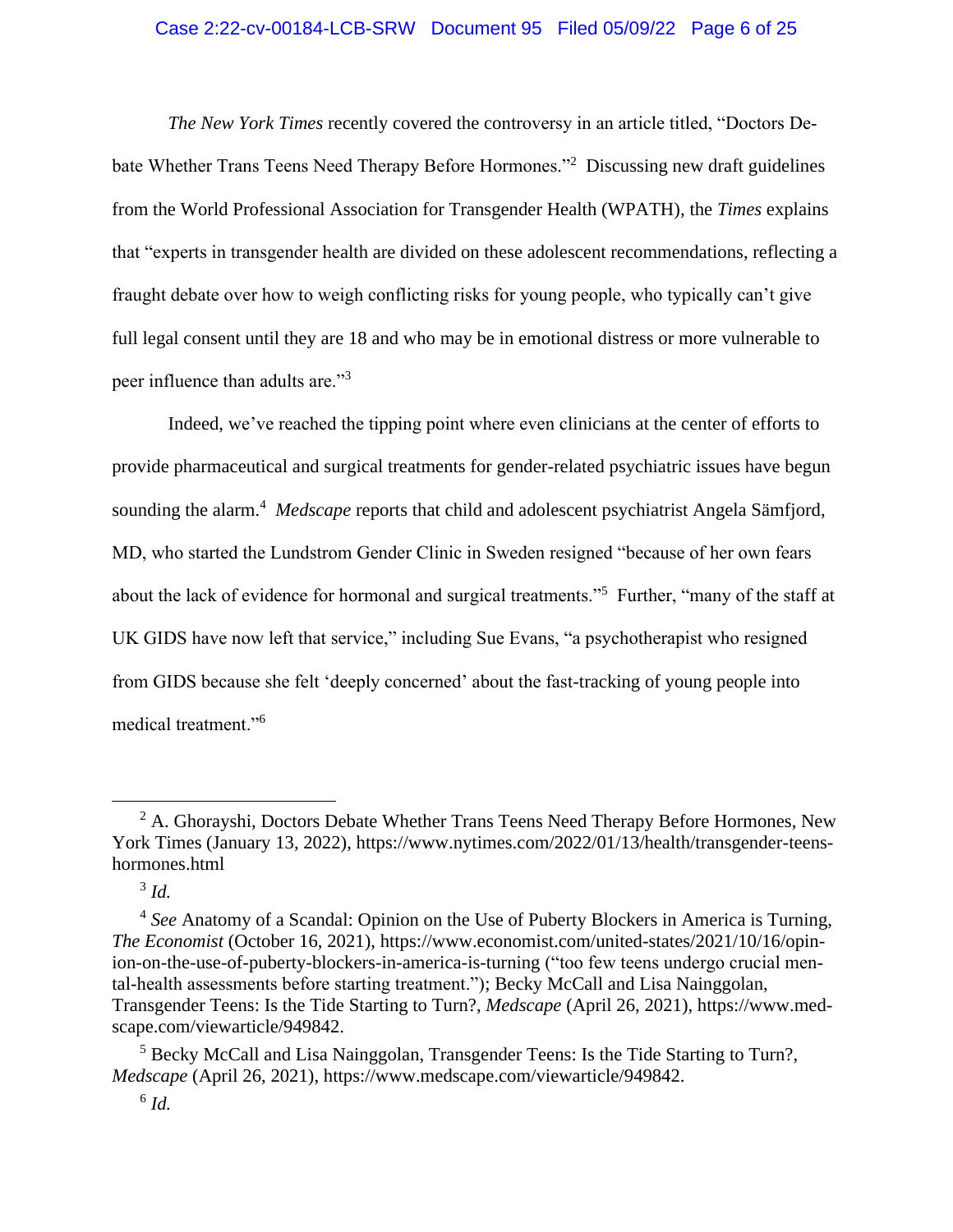### Case 2:22-cv-00184-LCB-SRW Document 95 Filed 05/09/22 Page 7 of 25

The *Washington Post* recently published an essay entitled "The Mental Health Establishment is Failing Trans Kids."<sup>7</sup> The authors of that piece were none other than Dr. Laura Edwards-Leeper, founder of the first pediatric transgender clinic in the United States and Dr. Erica Anderson, a clinical psychologist and former WPATH president. They highlighted clinician reports of "the rising numbers of detransitioners" who regret receiving pharmaceutical and surgical treatments as adolescents.<sup>8</sup> They note the absence of "[l]onger-term longitudinal studies [that] are needed to better understand the role of medical interventions on lifetime psychological health . . . . Research is needed to help determine whether quick medical treatment or a more cautious approach is best in these cases."<sup>9</sup> They point out that *three quarters* of detransitioners do not tell their doctors that they have reversed their transitions, and they warn that "we may be harming some of the young people we strive to support."<sup>10</sup>

Current WPATH president and vaginoplasty specialist Dr. Marci Bowers has joined Dr. Anderson to decry the "sloppy healthcare work" of gender clinics."<sup>11</sup> This includes "[r]ushing people through the medicalization . . . and failure—*abject* failure—to evaluate the mental health of someone historically in current time, and to prepare them for making such a life-changing de-

9 *Id.*

<sup>10</sup> *Id.*

 $<sup>7</sup>$  L. Edwards-Leeper and E. Anderson, The Mental Health Establishment is Failing Trans</sup> Kids, *The Washington Post* (November 24, 2021), [https://www.washingtonpost.com/out](https://www.washingtonpost.com/outlook/2021/11/24/trans-kids-therapy-psychologist/)[look/2021/11/24/trans-kids-therapy-psychologist/;](https://www.washingtonpost.com/outlook/2021/11/24/trans-kids-therapy-psychologist/) *see* L. Littman (2021) Individuals Treated for Gender Dysphoria with Medical and/or Surgical Transition Who Subsequently Detransitioned: A Survey of 100 Detransitioners, *Archives of Sexual Behavior* 50(8), doi: 10.1007/s10508-021- 02163-w

<sup>8</sup> *Id.*

<sup>11</sup> A. Shrier, Top Trans Doctors Blow the Whistle on "Sloppy" Care, *Common Sense with Bari Weiss* (October 4, 2021), https://bariweiss.substack.com/p/top-trans-doctors-blow-thewhistle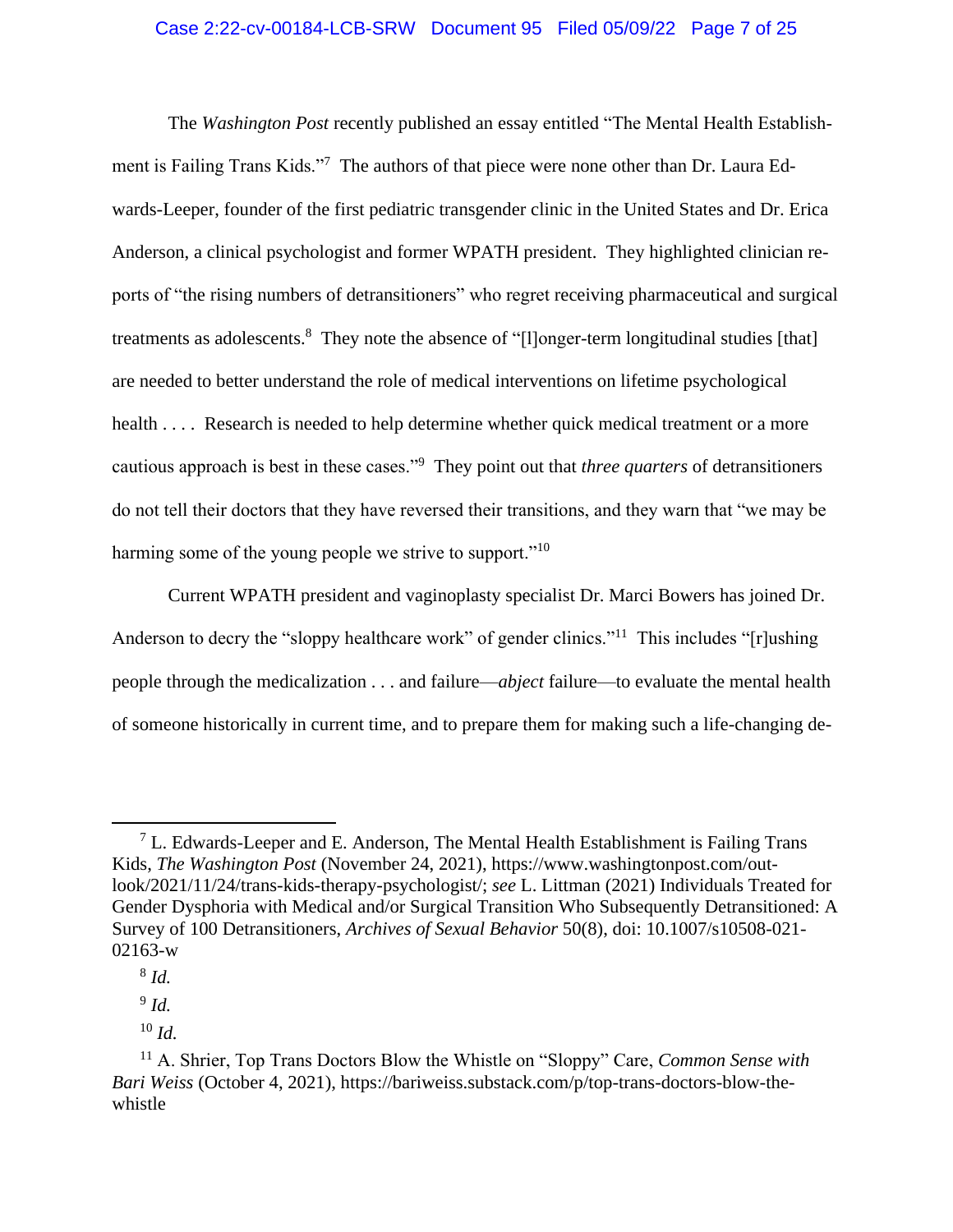### Case 2:22-cv-00184-LCB-SRW Document 95 Filed 05/09/22 Page 8 of 25

cision." "In my over 40 years as a psychologist," Dr. Anderson explains, "I've seen psychotherapeutic phenomena come and go. Eating disorders, multiple personality disorders and repressed memory syndrome have in retrospect spread through subgroups of adolescents and the professionals who have treated them." She continues: "This spread is like wildfire through vulnerable underbrush, clearly borne in an environment of contagion. Why is this phenomenon distinctly different than previous ones?"<sup>12</sup> It's not.

*CBS News*'s Lesley Stahl covered the growing phenomenon of detransitioner regret in a high-profile 60 Minutes episode.<sup>13</sup> Other reports highlight a recent study of one hundred detransitioners who informed researchers of discoveries that their gender dysphoria was caused by underlying trauma, abuse, or a mental-health condition for which they did not receive adequate psychiatric treatment.<sup>14</sup> A woman named Carol who took testosterone and transitioned to living as a man, for example, discovered to her dismay that "I needed the antidepressants; I didn't need to transition."<sup>15</sup>

Medicalizing adolescents' gender-related psychological issues invests these young people in a treatment pathway that leads to more consequential interventions over time, resulting in even greater losses. Writing in the *Washington Post*, Corinna Cohn writes that when he had sex-reassignment surgery at age 19, "[t]he callow young man who was obsessed with transitioning to

<sup>12</sup> E. Anderson, When it Comes to Trans Youth, We're in Danger of Losing Our Way, *San Francisco Examiner* (January 4, 2022), [https://www.sfexaminer.com/opinion/are-we-seeing-a](https://www.sfexaminer.com/opinion/are-we-seeing-a-phenomenon-of-trans-youth-social-contagion/)[phenomenon-of-trans-youth-social-contagion/](https://www.sfexaminer.com/opinion/are-we-seeing-a-phenomenon-of-trans-youth-social-contagion/) (omitting paragraph break).

<sup>13</sup> *See* Keith Zuborw, Inside the 60 Minutes Report on Transgender Health Care Issues, *CBS News* (May 23, 2021), https://www.cbsnews.com/news/transgender-health-care-60-minutes-2021-05-23/.

<sup>14</sup> Portrait of a Detransitioner as a Young Woman, *The Economist* (November 6, 2021), [https://www.economist.com/united-states/2021/11/06/portrait-of-a-detransitioner-as-a-young](https://www.economist.com/united-states/2021/11/06/portrait-of-a-detransitioner-as-a-young-woman)[woman.](https://www.economist.com/united-states/2021/11/06/portrait-of-a-detransitioner-as-a-young-woman)

<sup>15</sup> *Id.*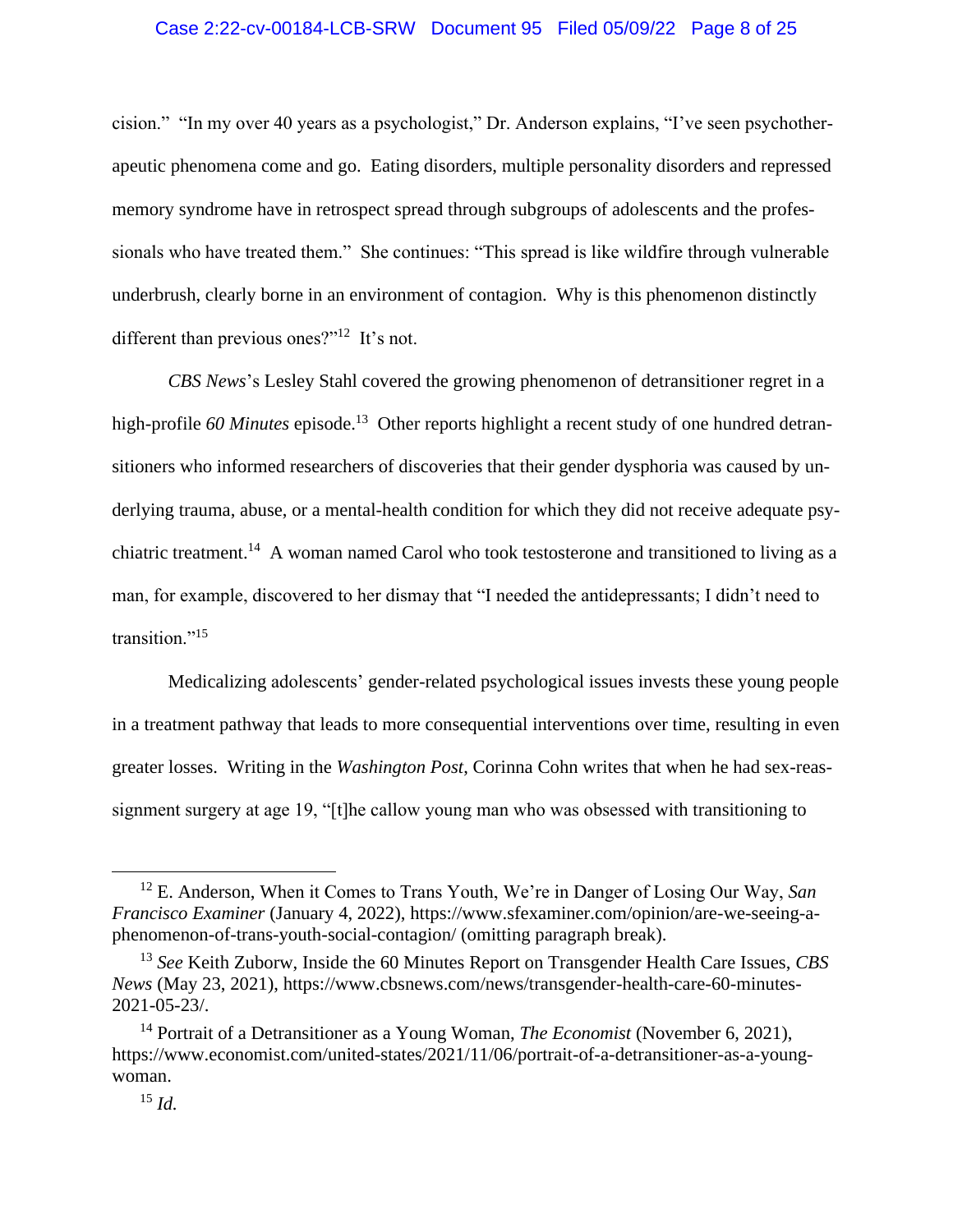## Case 2:22-cv-00184-LCB-SRW Document 95 Filed 05/09/22 Page 9 of 25

womanhood could not have imagined reaching middle age . . . yet that was the person who committed me to a lifetime set apart from my peers."<sup>16</sup> "From the day of my surgery," he says, "I became a medical patient and will remain one for the rest of my life."<sup>17</sup> Pursuing what he deemed then as "wholeness," he knows now that "[he] wasn't old enough to make that decision."<sup>18</sup> He never experienced intercourse before his surgery, which thereafter deprived him of the ability to experience it with any pleasure. "When I tell friends, they're saddened by the loss, but it's abstract to me," he says, finding it difficult to "grieve the absence of a thing I never had."<sup>19</sup> Further, Cohn's teenage self "was repelled by the thought of having biological children."<sup>20</sup> He says that "[t]he sacrifices I made seemed irrelevant to the teenager I was," but "[y]ears later, I was surprised by the pangs I felt as my friends and younger sister started families of their own."<sup>21</sup>

As a teen in the 1990s, Cohn found "an inexhaustible source of validation and acceptance" participating in Internet Relay Chat, a "rudimentary online form" that allowed him to meet "like-minded strangers."<sup>22</sup> He "shutter[s] to think of how distorting today's social media is for confused teenagers.<sup>23</sup> Indeed, given the iPhone's ubiquity, teens today hardly need to go

- <sup>20</sup> *Id.*
- <sup>21</sup> *Id.*
- <sup>22</sup> *Id.*
- <sup>23</sup> *Id.*

<sup>&</sup>lt;sup>16</sup> Corinna Cohn, What I Wish I'd Known When I was 19 and had Sex Reassignment Surgery, *Washington Post* (April 11, 2022), https://www.washingtonpost.com/opinions/2022/04/11/i-was-too-young-to-decide-about-transgender-surgery-at-nineteen/.

 $^{17}$  *Id.* 

<sup>18</sup> *Id.*

<sup>19</sup> *Id.*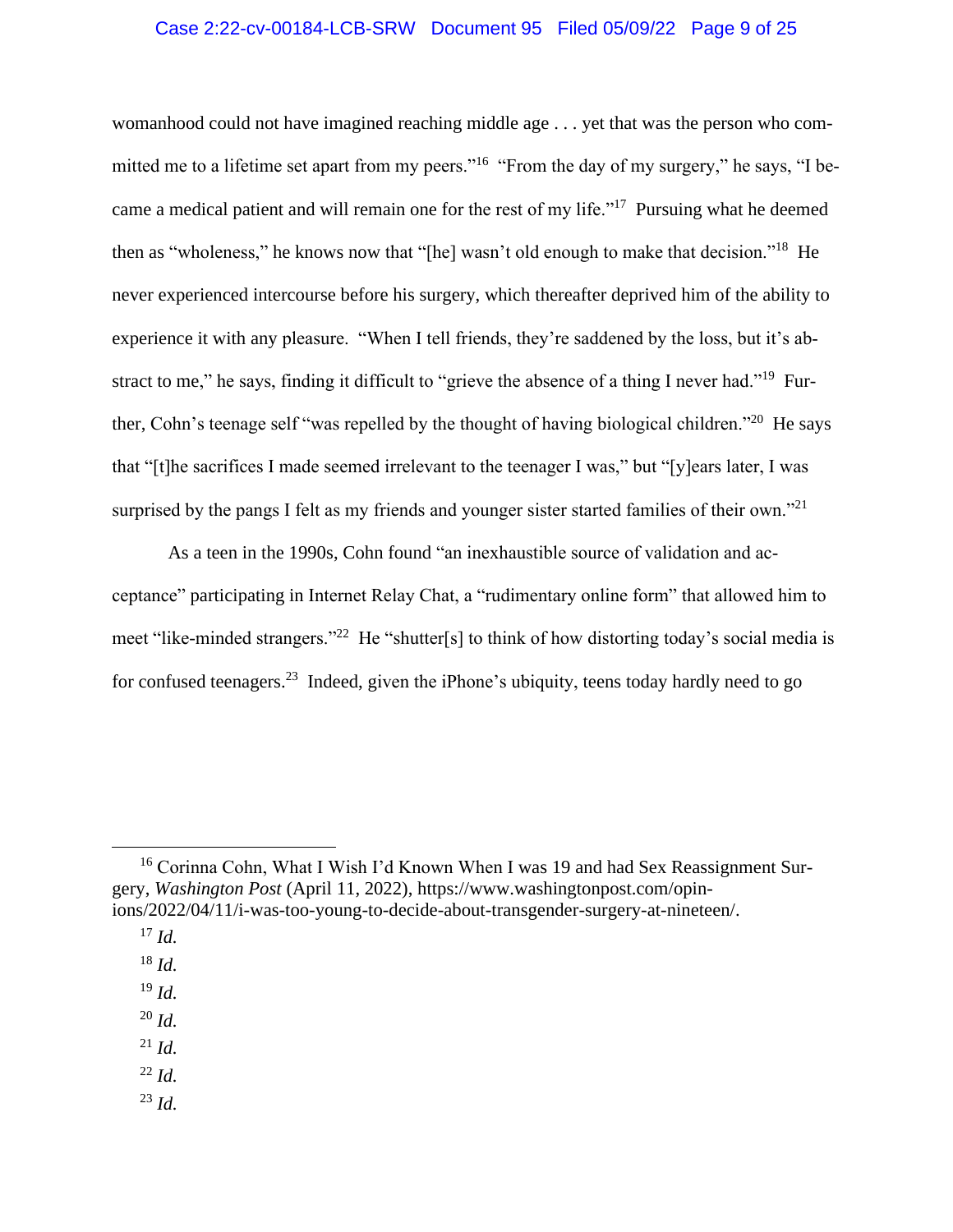### Case 2:22-cv-00184-LCB-SRW Document 95 Filed 05/09/22 Page 10 of 25

looking for information about cross-sex hormones or even gender-transition surgeries, which are aggressively marketed by surgeons themselves using viral *TikTok* videos. 24

Finally, writing in the *New York Times*, Ross Douthat notes the "increasingly vigorous debate around adolescent medical interventions" and "widespread doubts that they are actually supported by the data."<sup>25</sup> He predicts that "Within not too short a span of time, not only conservatives but most liberals will recognize that we have been running an experiment on transidentifying youth without good or certain evidence, inspired by ideological motives rather than scientific rigor, in a way that future generations will regard as a grave medical-political scandal."<sup>26</sup>

## <span id="page-9-0"></span>**II. Plaintiffs and their allies are motivated by politics, not an objective assessment of what is best for vulnerable young people.**

Plaintiffs rely on a purported "consensus" of statements published by American professional and advocacy organizations, including the American Medical Association (AMA). But these organizations are demonstrably motivated by politics, not science or the best interests of young people. In an April 26, 2021 letter to the National Governors Association (NGA), for example, the AMA wrote to urge the NGA to "oppose state legislation that would prohibit the provision of ... gender transition-related care to minor patients."<sup>27</sup> But this statement is flatly inconsistent with the position the AMA has taken concerning adolescents' abilities in contexts

<sup>24</sup> Lisa Selin Davis, Yes, Kids are Getting Gender Surgeries, *Broadview with Lisa Selin Davis* (April 19, 2022); *see* Dr. Sidhbh Gallagher, *TikTok*, https://www.tiktok.com/@gendersurgeon?lang=en.

<sup>25</sup> Ross Douthat, How to Make Sense of the New L.G.B.T.Q. Culture War, *New York Times* (April 13, 2022), https://www.nytimes.com/2022/04/13/opinion/transgender-culture-war.html <sup>26</sup> *Id.*

<sup>27</sup> *See* AMA to States: Stop Interfering in Health Care of Transgender Children, *American Medical Association* (April 26, 2021), https://www.ama-assn.org/press-center/press-releases/ama-states-stop-interfering-health-care-transgender-children.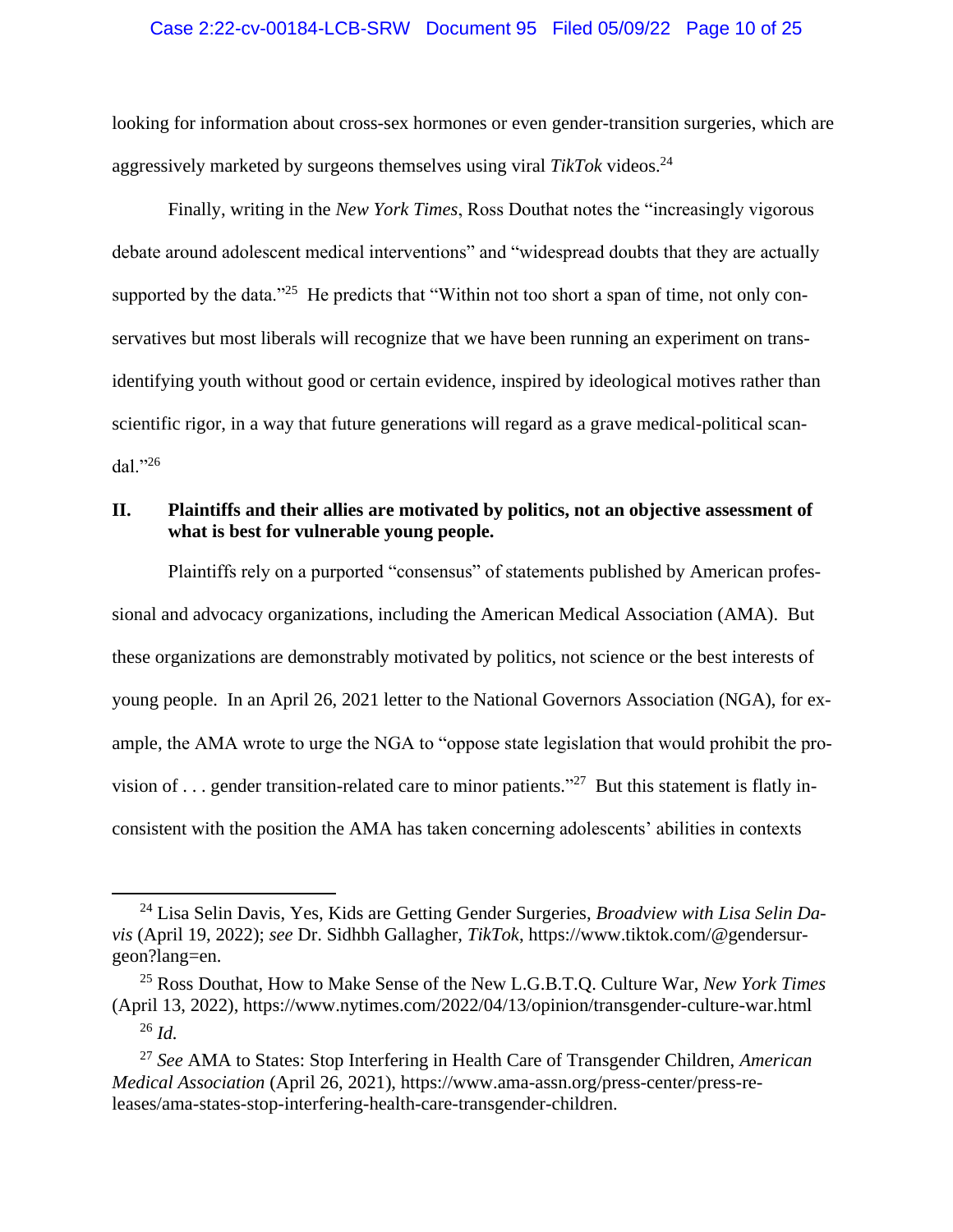### Case 2:22-cv-00184-LCB-SRW Document 95 Filed 05/09/22 Page 11 of 25

where the political calculus was different. For example, in 2005, the AMA and other amici waded into a case before the U.S. Supreme Court concerning capital punishment for crimes committed by minors. Br. of the Am. Med. Ass'n, Am. Psychiatric Ass'n, et al., *Roper v. Simmons*, 543 U.S. 551 (2005), (No. 03-633), 2004 WL 1633549. The organizations asserted there that "[a]dolescents' behavioral immaturity mirrors the anatomical immaturity of their brains. To a degree never before understood, scientists can now demonstrate that adolescents are immature not only to the observer's naked eye, but in the very fibers of their brains." *Id.* at 10. "[T]he regions of the brain associated with impulse control, risk assessment, and moral reasoning develop last, after late adolescence." *Id.* at 11.

In a 2012 brief similarly concerning mandatory life sentencing for minors, the American Psychological Association and other amici recognized that minors are "less capable of mature judgment than adults" and "more vulnerable to negative external influences." Br. for the Am. Psych. Ass'n, Am. Psychiatric Ass'n, and Nat'l Ass'n of Social Workers ("APA Br."), *Miller v. Alabama*, 567 U.S. 460 (2012) (Nos. 10-9646, 10-9647), 2012 WL 174239, at 7, 15. "Sound judgment requires both cognitive and psychosocial skills" that minors lack because "the brain continues to develop throughout adolescence and young adulthood in precisely the areas and systems that are regarded as most involved in impulse control, planning, and self-regulation." *Id.* at 10, 14.

Plaintiffs' allies have recognized that adolescents use a "risk-reward calculus" that undervalues risks, *id.* at 10, and "overvalue[s] short-term benefits and rewards." Br. for the Am. Med. Ass'n and the Am. Acad. Of Child and Adol. Psychiatry ("*Miller* AMA Br."), *Miller*, 567 U.S. 460 (Nos. 10-9646, 10-9647), 2012 WL 121237, at 2. "[A]dolescents are less able than adults to envision and plan for the future, a capacity still developing during adolescence." APA Br. at 12.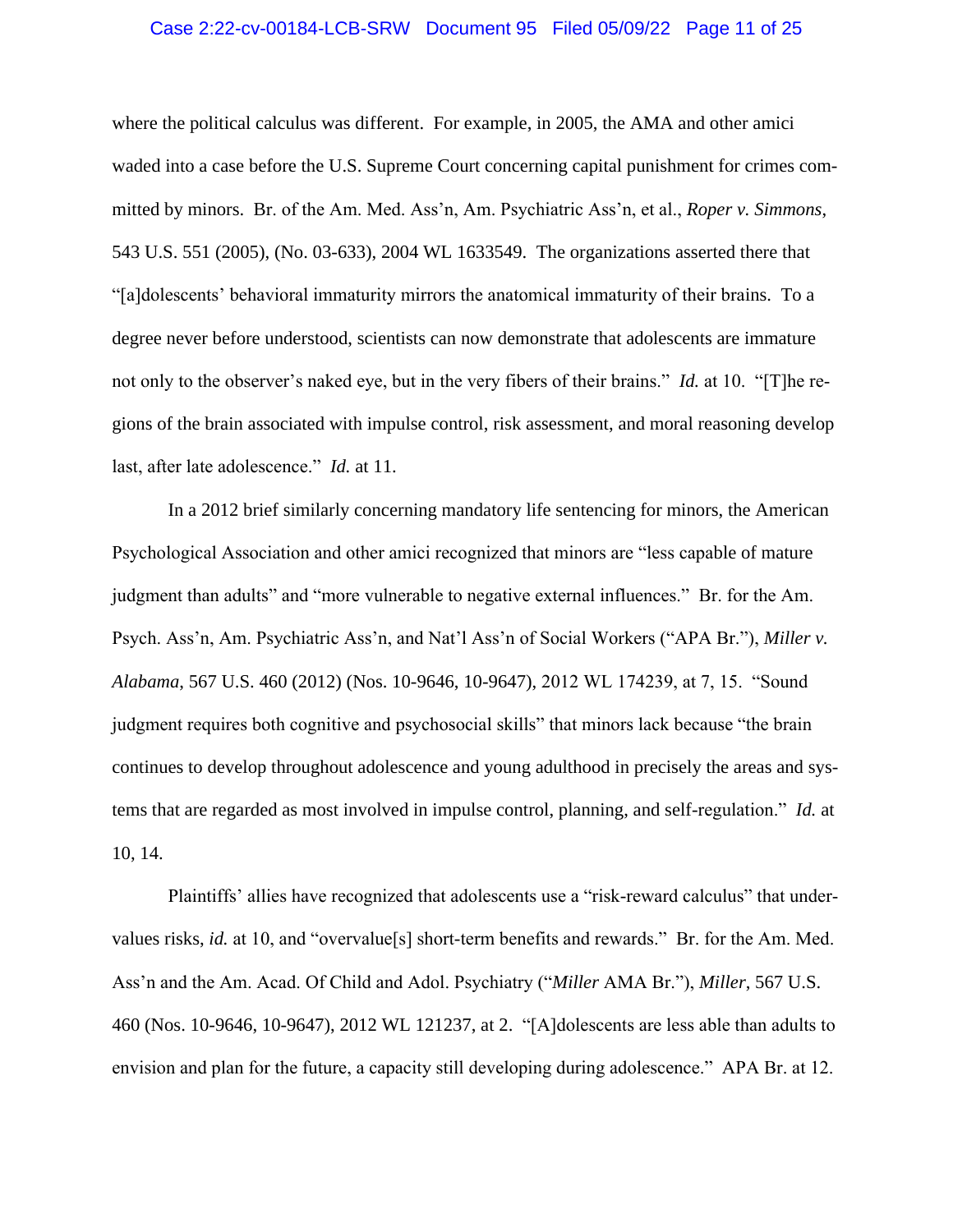### Case 2:22-cv-00184-LCB-SRW Document 95 Filed 05/09/22 Page 12 of 25

Therefore, they have less "ability to foresee and take into account the consequences of their behavior." *Id.* Further, "adolescents have less life experience on which to draw, making it less likely that they will fully apprehend the potential negative consequences of their actions." *Id.* "In short," the amici concluded, "the average adolescent cannot be expected to act with the same control or foresight as a mature adult." *Miller* AMA Br. at 3.

When it comes to criminal activity, Plaintiffs' allies have no problem recognizing that minors struggled to navigate peer pressure, weigh costs and benefits of life-altering decisions, or make clear-headed judgments about their adult lives. But when it comes to adolescents' decisions concerning dangerous and life-altering gender-related therapies, those concerns become politically inconvenient and are swept under the rug.

If more evidence were needed, the activities of the AMA further illustrate that politics, not science, often dictate the positions these professional organizations take on controversial issues. Among the largest spenders on political lobbying in the United States over the past two decades, the AMA takes fourth place.<sup>28</sup> The organization's efforts to influence policy have been linked historically to its financial connections to pharmaceutical and even tobacco manufacturers.<sup>29</sup> Further, as the organization's membership has recently skewed "younger and less conservative," the AMA has leaned into the culture wars. Thus, although in a previous generation

<sup>28</sup> Top Spenders, *Open Secrets*, https://www.opensecrets.org/federal-lobbying/topspenders?cycle=a.

<sup>29</sup> *See generally* Julia Lurie, The Untold Story of Purdue Pharma's Cozy Relationship with the American Medical Association, *Mother Jones* (Aug. 5, 2021), https://www.motherjones.com/politics/2021/08/purdue-pharma-american-medicalassociation-relationship-opioidcrisis-public-health/.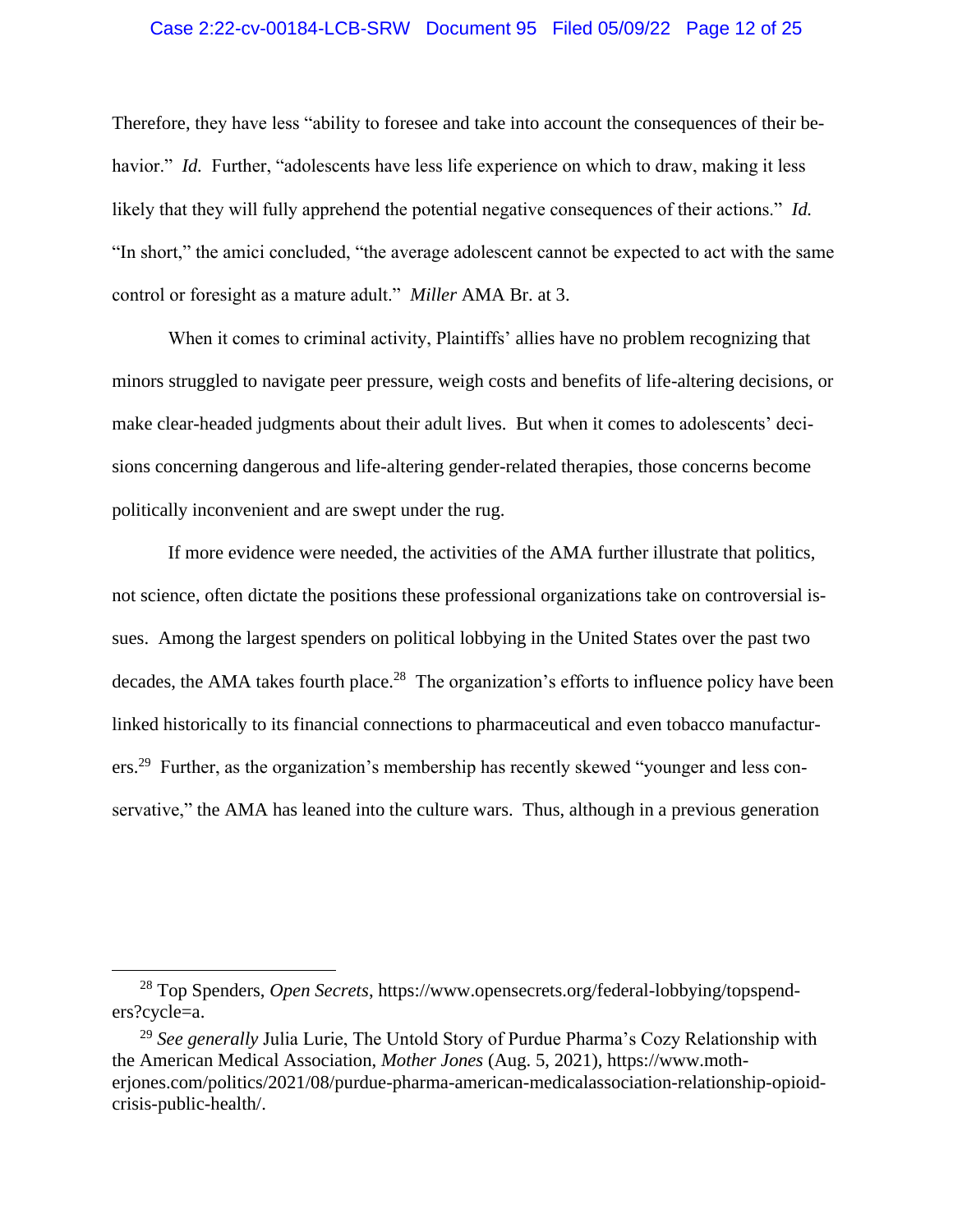## Case 2:22-cv-00184-LCB-SRW Document 95 Filed 05/09/22 Page 13 of 25

"the AMA led the fight to outlaw abortion," it now files amicus briefs on behalf of abortion providers.<sup>30</sup> The AMA has also recently published a language guide for "advancing health equity."<sup>31</sup> According to that guide, physicians should employ "equity-focused language."<sup>32</sup> Thus, the guide suggests, instead of saying, "Factors such as our race, ethnicity or socioeconomic status should not play a role in our health," a physician should say, "Social injustices including racism or class exploitation, e.g., social exclusion and marginalization, should be confronted directly, so that they do not influence health outcomes."<sup>33</sup> Like the AMA's language guide, its statement on medical transition treatments for minors is clearly a work of politics, not medicine.

Although the AMA frequently purports to speak for "substantially all physicians, residents, and medical students," that is hardly the case. *See, e.g.*, Brief of Am. Acad. of Pediatrics and Add'l Orgs., *Brandt v. Rutledge*, No. 4:21CV00450-JM, ECF 30 (E.D. Ark. June 24, 2021), at 23. After suffering a precipitous decline in membership since the 1970s, even with subsidized student memberships still only 12.6% of physicians belong to the organization.<sup>34</sup> Nor should it be assumed that Plaintiffs' allies speak with the backing of even the majority of their membership. In March 2021, for example, a proposed resolution was submitted to the American Academy of Pediatrics (AAP), asking that it "re-evaluate its commitment to affirmative care in light

<sup>&</sup>lt;sup>30</sup> Julie Rovner, American Medical Association Wades into Abortion Debate with Lawsuit, *National Public Radio* (July 2, 2019), https://www.npr.org/sections/healthshots/2019/07/02/738100166/american-medical-association-wades-into-abortiondebate-withlawsuit.

 $31$  Am. Med. Ass'n and Ass'n of Am. Med. Colleges, Advancing Health Equity: A Guide to Language, Narrative and Concepts (2021), http://ama-assn.org/equity-guide.

<sup>32</sup> *Id.* at 20.

<sup>33</sup> *Id.*

 $34$  Miriam J. Laugesen, How the American Medical Association's Rent-Seeking Strategy Compensated for Its Loss of Members, 44 *J. of Health Politics, Policy, & Law* 67-85 (2019), https://doi.org/10.1215/03616878-7206731.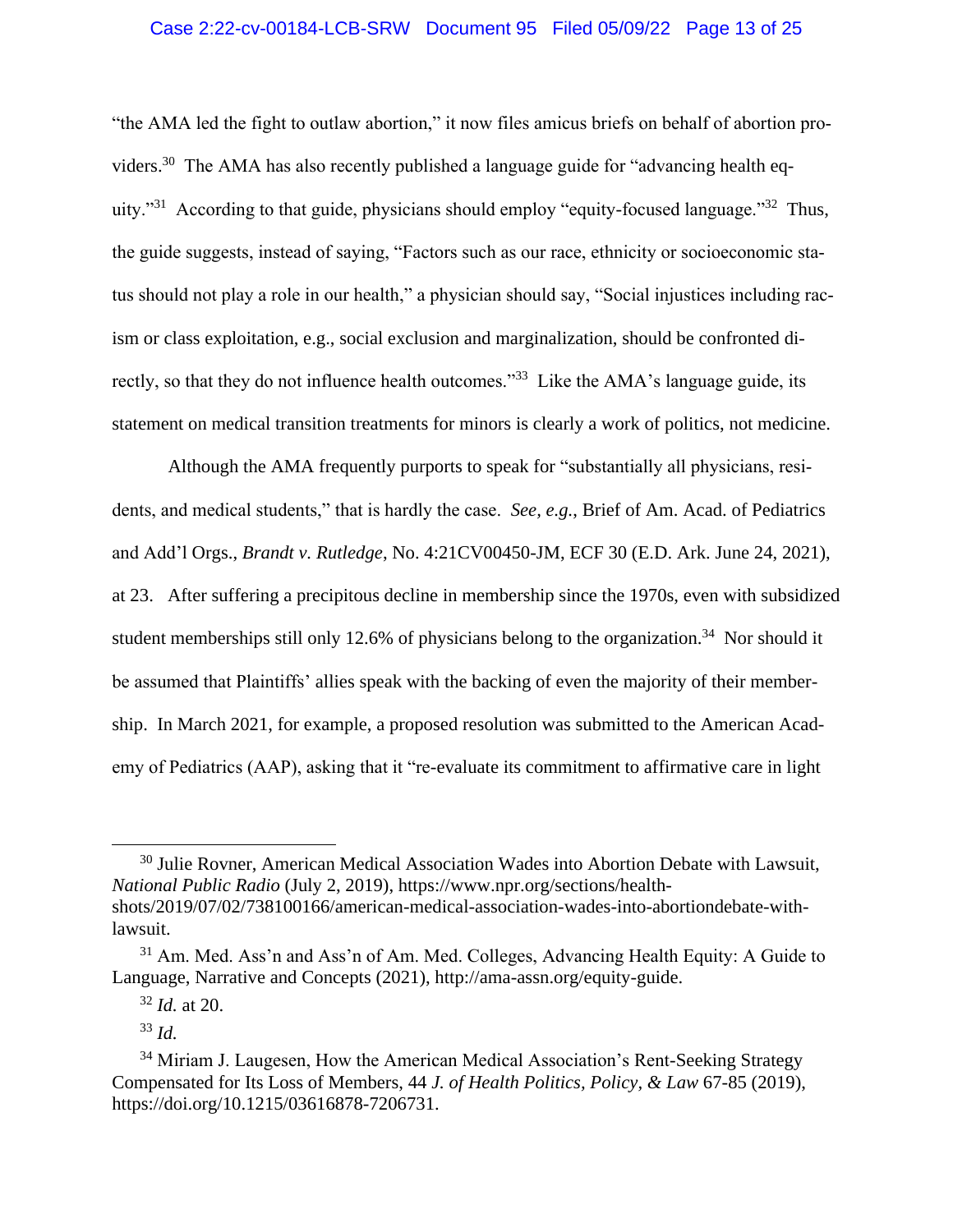### Case 2:22-cv-00184-LCB-SRW Document 95 Filed 05/09/22 Page 14 of 25

of the growing international skepticism about this treatment protocol for children and adolescents."<sup>35</sup> Even though 80% of responding pediatricians voted in support of the resolution, the AAP's leadership took no action.<sup>36</sup> Instead, it continues to misrepresent the evidence and gloss over dissenting views in its own ranks.

In our system of government, States serve as a necessary safeguard to protect the public, and especially young people, from the dangers of medical practices advocated on the basis of politics or ideology rather than evidence. States like Alabama have a "compelling interest in protecting the physical and psychological well-being of minors." *Reno v. Am. C.L. Union*, 521 U.S. 844, 869 (1997) (quoting *Sable Commc'ns of Cal., Inc. v. F.C.C.*, 492 U.S. 115, 126 (1989)). Legislating to protect these young people is especially justified given both their "peculiar vulnerability" and "their inability to make critical decisions in an informed, mature manner." *Bellotti v. Baird*, 443 U.S. 622, 634 (1979). This compelling interest in protecting young people is independent of, but overlaps with, Alabama's important interest deriving from the State's "significant role" in "regulating the medical profession." *Gonzales v. Carhart*, 550 U.S. 124, 157 (2007).

Indeed, where, as here, "there is medical and scientific uncertainty," the Court has properly given States—not practitioners or professional and advocacy organizations—"wide discretion" to regulate the practice of medicine. *Id.* at 163. Nothing requires Alabama to defer to the views of Plaintiffs' amici. *See City of Akron v. Akron Ctr. for Reprod. Health, Inc.*, 462 U.S. 416, 456 (1983) (O'Connor, J., dissenting) (criticizing rule requiring courts "to revise [their]

<sup>35</sup> Abigail Shrier, A Pediatric Association Stifles Debate on Gender Dysphoria, *Wall Street Journal* (August 9, 2021), https://www.wsj.com/articles/pediatric-association-gender-dysphoriachildren-transgender-cancel-culture-11628540553.

<sup>36</sup> *Id.*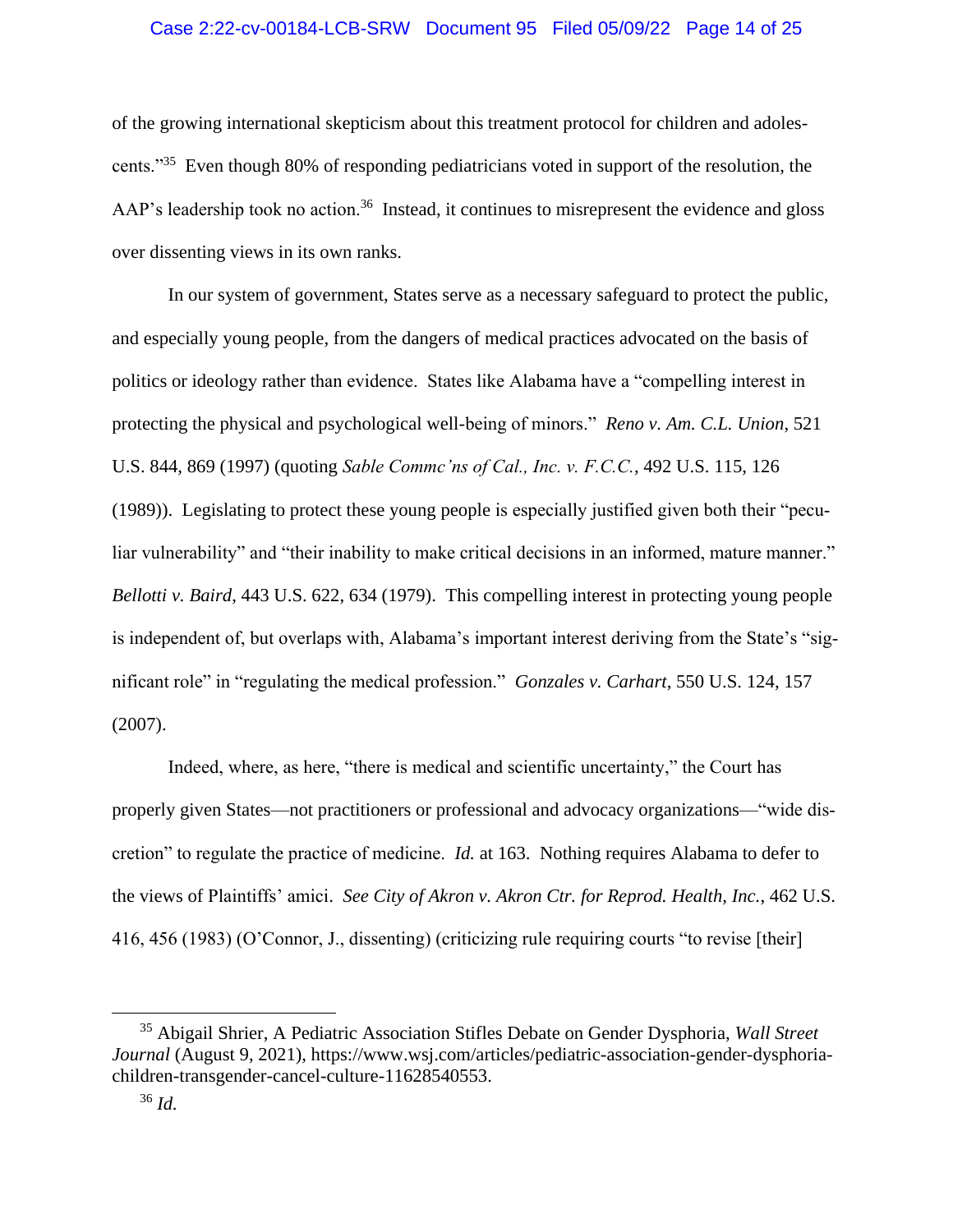### Case 2:22-cv-00184-LCB-SRW Document 95 Filed 05/09/22 Page 15 of 25

standards every time the American College of Obstetricians and Gynecologists (ACOG) or [a] similar group revises its views about what is and what is not appropriate"); *Stenberg v. Carhart*, 530 U.S. 914, 1018 (2000) (Thomas, J., dissenting) (same). States get to make their own policy judgments about appropriate medical care. *Gonzales*, 550 U.S. at 163. And the Court itself has rejected positions taken by such organizations. *See EMW Women's Surgical Ctr., P.S.C. v. Beshear*, 920 F.3d 421, 438 (6th Cir. 2019) (recounting how *Casey* and *Gonzales* upheld laws that "conflicted with official positions of ACOG").

## <span id="page-14-0"></span>**III. Contemporary best practices and multiple systematic reviews of the evidence contradict Plaintiffs' claims.**

Despite the raging international controversy over the known and unknown dangers of giving teens cross-sex hormones and performing life-altering surgical procedures on them, Plaintiffs and their allies urge that there is, simply, "Nothing to see here!" We have been here before: Not many years ago, "pain management" was advocated as a "fundamental human right," with some physicians dismissing as "opioidphobic" other physicians' concern that "raising pain treatment to a 'patient's rights' issue could lead to overreliance on opioids."<sup>37</sup> Experts created new consensus-based standards and assured doctors that prescribing more opioids was largely risk free. "However, no large national studies were conducted to examine whether the standards improved pain assessment or control."<sup>38</sup> The U.S. opioid epidemic, with its continuing fallout for millions of shattered lives, was the tragic result.<sup>39</sup>

<sup>&</sup>lt;sup>37</sup> David W. Baker, The Joint Commission's Pain Standards: Origins and Evolution, 4, 9 (May 5, 2017), https://perma.cc/RZ42-YNRC.

<sup>38</sup> *Id.* 

<sup>39</sup> *See* U.S. Health & Human Servs., What is the U.S. Opiod Epidemic? (October 27, 2021), https://www.hhs.gov/opioids/about-the-epidemic/index.html.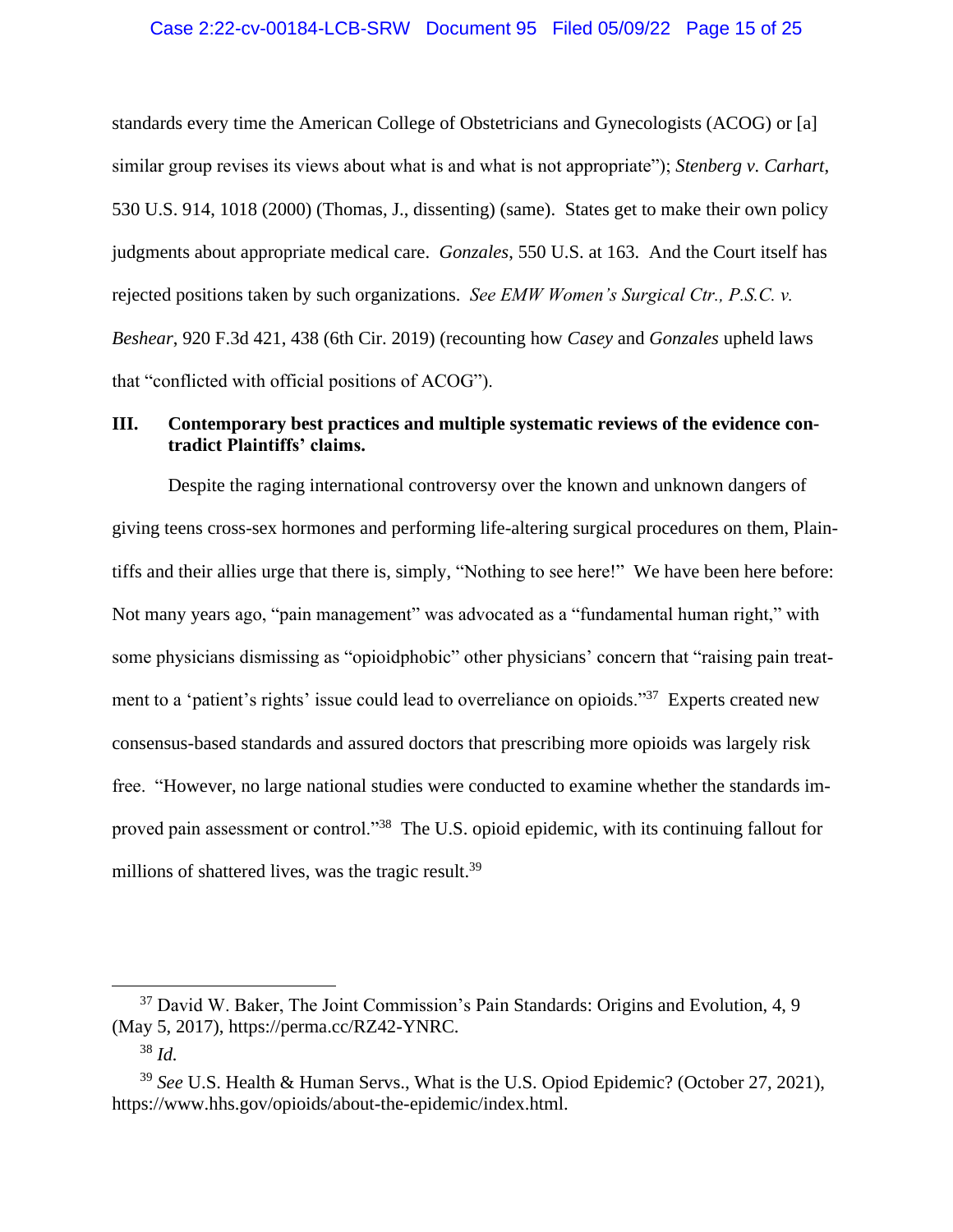### Case 2:22-cv-00184-LCB-SRW Document 95 Filed 05/09/22 Page 16 of 25

Plaintiffs similarly rely on a purported "consensus" of statements published by American professional and advocacy organizations. Certainly, there was a time—four decades ago—when recommending medical treatment based on mere consensus was considered a best practice. But "[i]n the 1990s, the rise of evidence-based medicine cast doubt on the reliability of expert consensus. Since then, medicine has increasingly relied on systematic reviews, as developed by the evidence-based medicine movement."<sup>40</sup> And the systematic reviews show that Plaintiffs' claims of safety and effectiveness (to say nothing of "medical necessity") is unsupported by the scientific literature:<sup>41</sup>

• The Endocrine Society commissioned two systematic reviews for its 2017 guidelines and evaluated evidence quality using the GRADE system.<sup>42</sup> Relying on the single Dutch study discussed above, it recognized that there is only "very low-quality" or, at best, "low quality" evidence supporting the use either of puberty blockers or cross-sex hormones.<sup>43</sup> As a result, the guidelines could only "suggest"—not "recommend"—using puberty blockers, indicating skepticism concerning whether those "who receive [them] . . . derive, on average, more benefit than harm."<sup>44</sup>

 $40$  K. Kendler and M. Solomon (2016), Expert Consensus v. Evidence-based Approaches in the Revision of the DSM, *Psychological Medicine* 46, doi:10.1017/S003329171600074X; *see id.* at 2258 ("Evidence hierarchies typically rank expert consensus at the bottom.").

<sup>&</sup>lt;sup>41</sup> In addition to the reviews described below, under the Obama Administration, the Centers for Medicare & Medicaid Services conducted a 2016 review that concluded, "[b]ased on an extensive assessment of the clinical evidence . . . there is not enough high quality evidence to determine whether gender reassignment surgery improves health outcomes for Medicare beneficiaries with gender dysphoria and whether patients most likely to benefit from these types of surgical intervention can be identified prospectively." T. Jensen, J. Chin, J. Rollins, E. Koller, L. Gousis, and K. Szarama, Gender Dysphoria and Gender Reassignment Surgery, Centers for Medicare & Medicaid Services (August 13, 2016), [https://www.cms.gov/medicare-coverage-data](https://www.cms.gov/medicare-coverage-database/view/ncacal-decision-memo.aspx?proposed=N&NCAId=282)[base/view/ncacal-decision-memo.aspx?proposed=N&NCAId=282.](https://www.cms.gov/medicare-coverage-database/view/ncacal-decision-memo.aspx?proposed=N&NCAId=282)

<sup>42</sup> *See* G.H. Guyatt, et al., GRADE: An Emerging Consensus on Rating Quality of Evidence and Strength of Recommendations, 336 British Md. J. 924 (2008).

<sup>&</sup>lt;sup>43</sup> Wylie C. Hembree, et al., Endocrine Treatment of Gender-Dysphoric/Gender-Incongruent Persons: An Endocrine Society Clinical Practice Guideline, 102 J. Clinical Endocrinology & Metabolism 3869, 3872 (November 2017).

<sup>44</sup> *Id.* at 3879; *see id.* at 3872 (explaining strength and quality-of-evidence indicators)).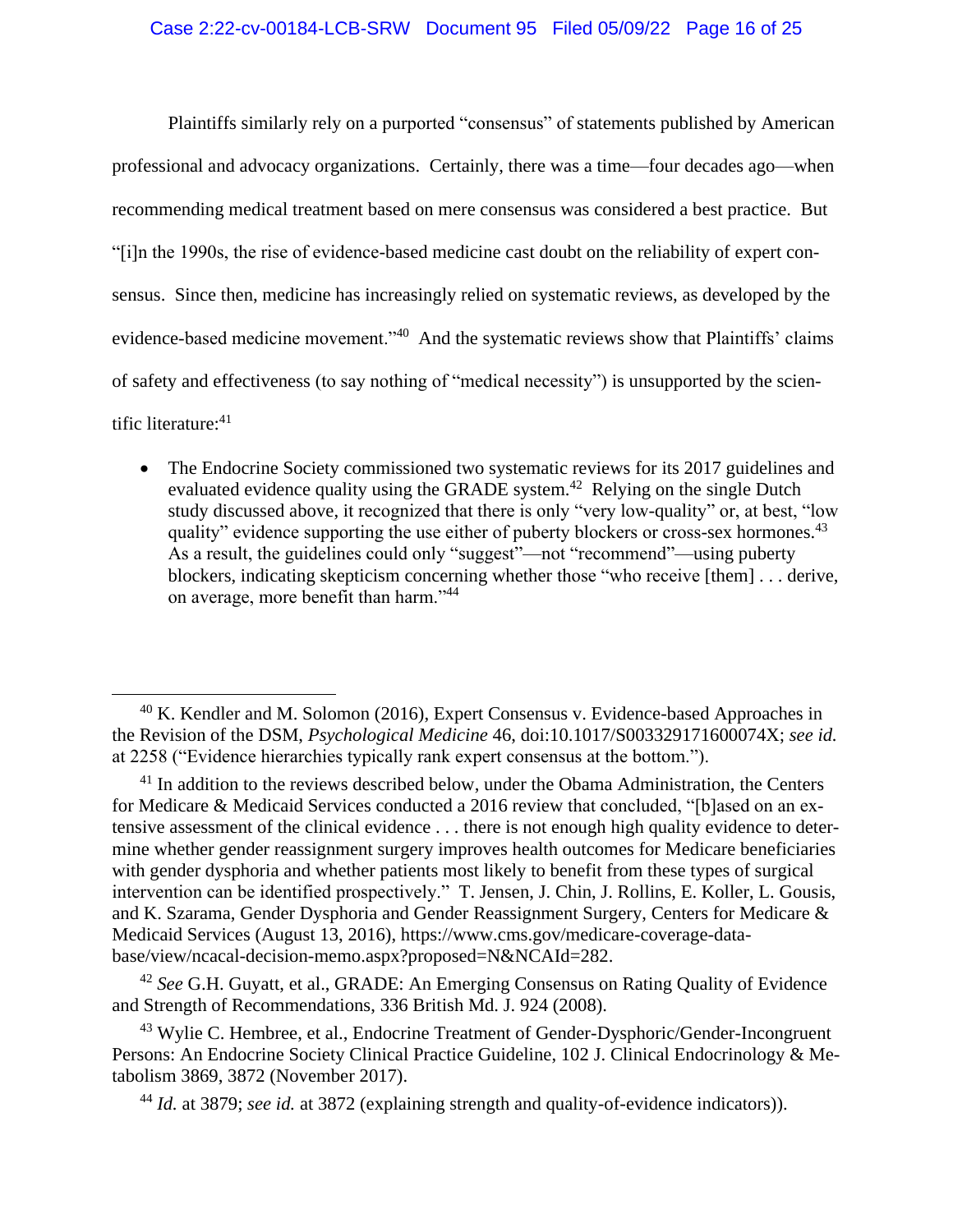- Sweden's December 2019 systematic review of the literature found a lack of evidence that medical interventions reduce gender distress.<sup>45</sup> Its updated February 2022 National Board of Health and Welfare guideline based on that review declares that "for those under 18," the risks of puberty blockers and cross-sex hormones "currently outweigh the possible benefits" and should be used only in research settings for exceptional cases of patients who have reached age 16 with long-lasting, prepubertal-onset gender dysphoria and have no significant mental-health comorbidities.<sup>46</sup>
- In June 2020, Finland conducted a systematic review and published new guidelines that broke with WPATH, stating that, "[a]s far as minors are concerned, there are no medical treatment[s] that can be considered evidence-based."<sup>47</sup> It recognized that for adolescents with gender dysphoria, "[t]he first-line treatment . . . is psychosocial support and, as necessary, psychotherapy and treatment of possible comorbid psychiatric disorders." It concluded that because "reduction of psychiatric symptoms cannot be achieved with hormonal and surgical interventions, it is not a valid justification for gender reassignment.<sup>148</sup>
- In October 2020, the UK National Institute for Health and Care Excellence (NICE) published two systematic reviews of the evidence, finding that the studies supporting the use of puberty blockers and hormone therapy were "either of questionable clinical value" or otherwise "not reliable," and in any case showed little effect on gender dysphoria or mental health.<sup>49</sup>

<sup>46</sup> Updated Recommendations for Hormone Therapy for Gender Dysphoria in Young People, *Swedish National Board for Health and Welfare* (February 22, 2022), [https://www.socialstyrel](https://www.socialstyrelsen.se/om-socialstyrelsen/pressrum/press/uppdaterade-rekommendationer-for-hormonbehandling-vid-konsdysfori-hos-unga/)[sen.se/om-socialstyrelsen/pressrum/press/uppdaterade-rekommendationer-for-hormonbehan](https://www.socialstyrelsen.se/om-socialstyrelsen/pressrum/press/uppdaterade-rekommendationer-for-hormonbehandling-vid-konsdysfori-hos-unga/)[dling-vid-konsdysfori-hos-unga/;](https://www.socialstyrelsen.se/om-socialstyrelsen/pressrum/press/uppdaterade-rekommendationer-for-hormonbehandling-vid-konsdysfori-hos-unga/) *see* SEGM Summary of Key Recommendations from the Swedish National Board of Health and Welfare (Socialstyrelsen/NBHW), *Society for Evidence Based Gender Medicine* (February 27, 2022), https://www.segm.org/segm-summary-sweden-prioritizes-therapy-curbs-hormones-for-gender-dysphoric-youth.

<sup>47</sup> Palveluvalikoima, *Recommendation of the Council for Choices in Health Care in Finland (PALKO / COHERE Finland)*, https://segm.org/sites/default/files/Finnish\_Guidelines\_2020\_Minors\_Unofficial%20Translation.pdf.

<sup>48</sup> *Id.*

<sup>49</sup> National Institute of Health & Care Excellence, Evidence Review: Gonadotrophin Releasing Hormone Analogues for Children and Adolescents with Gender Dysphoria, at 13 (Mar. 11, 2021),<https://www.evidence.nhs.uk/document?id=2334888&returnUrl=>

search%3fq%3dtransgender%26s%3dDate; National Institute of Health & Care Excellence, Evidence Review: Gender-affirming Hormones for Children and Adolescents with Gender Dysphoria, at 47 (Mar. 11, 2021), https://www.evidence.nhs.uk/document?id=2334889&re-

turnUrl=search%3ffrom%3d2021-03-10%26q%3dEvidence%2bReview%26to%3d2021-04-01.

<sup>&</sup>lt;sup>45</sup> Swedish Agency for Health Tech. Assessment and Assessment of Soc'l Servs., Gender Dysphoria in Children and Adolescents: An Inventory of the Literature, https://www.sbu.se/en/ publications/sbu-bereder/gender-dysphoria-in-children-and-adolescents-an-inventory-of-theliterature/.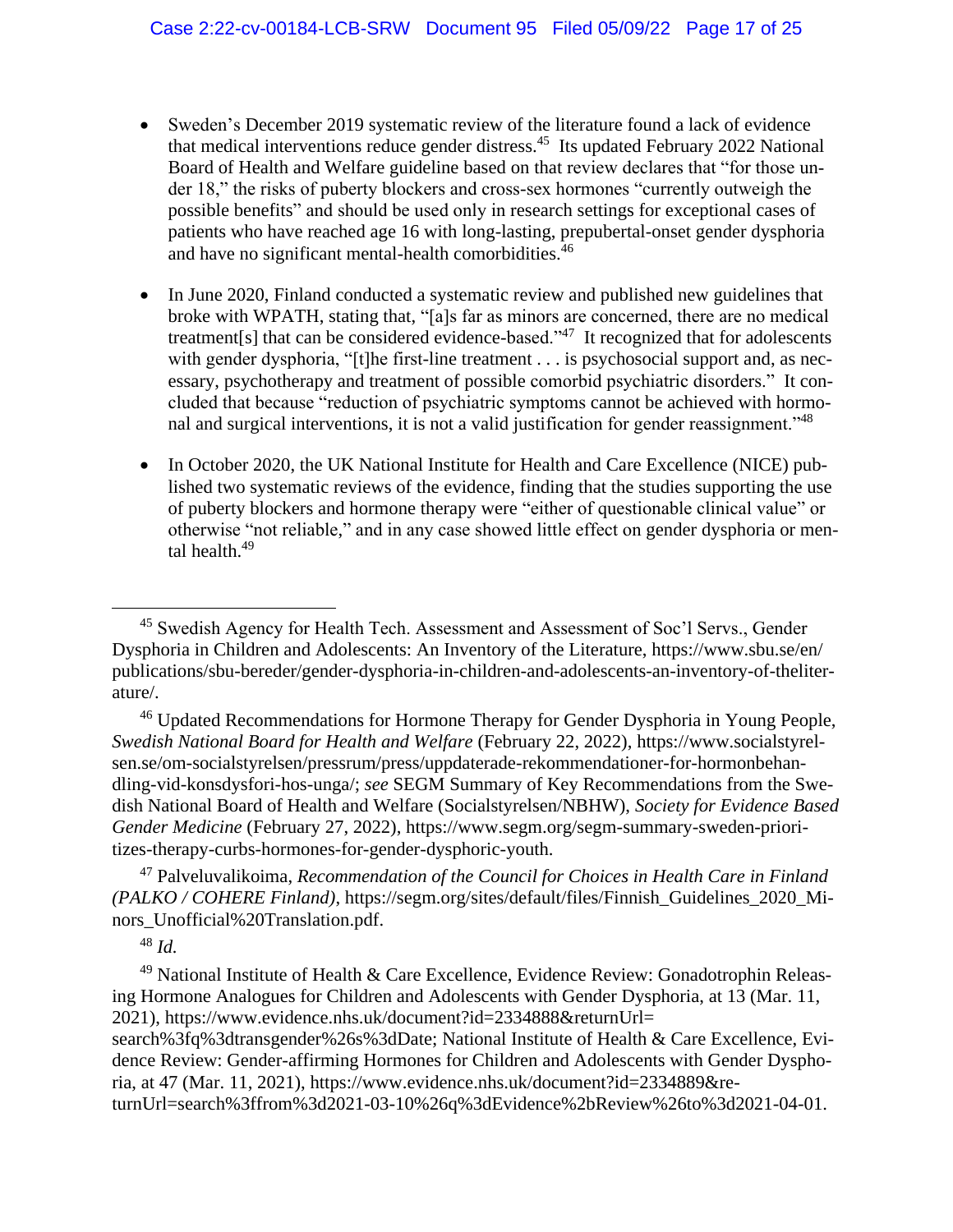- In November 2020, the international research network Cochrane published a systematic review "aimed to assess the efficacy and safety of hormone therapy" for male-to-female transitioners.<sup>50</sup> Reviewing 1057 studies, it concluded that "[d]espite more than four decades of ongoing efforts to improve the quality of hormone therapy, . . . no [randomized controlled trials] or suitable cohort studies have yet been conducted to investigate the efficacy and safety of hormonal treatment approaches." It agreed with the "repeatedly emphasized" problem of "a gap between current clinical practice and clinical research."<sup>51</sup>
- In April 2021, the *British Medical Journal Open* published a systematic review analyzing guidelines for treatment of blood-borne infections and medical interventions for gender dysphoria.<sup>52</sup> It found that guidelines recommending hormonal interventions for gender dysphoria (including the WPATH guidelines) were "lower quality," "lack[ing] methodological rigor," and "linked to a weak evidence base."<sup>53</sup>

Note that these are not single studies with limitations but independent, comprehensive reviews of

the scientific literature *at large*. 54 Each systematic review provides an objective evaluation con-

cluding that using pharmaceuticals and surgeries to address adolescents' gender-related psycho-

logical issues is not an evidence-based practice.<sup>55</sup>

<sup>51</sup> *Id.* at 10.

<sup>52</sup> Dahlen, S., Connolly, D., Arif, I., Junejo, M. H., Bewley, S., & Meads, C. (2021). International Clinical Practice Guidelines for Gender Minority/Trans People: Systematic Review and Quality Assessment. *BMJ Open*, 11(4), e048943. https://doi.org/10.1136/bmjopen-2021-048943

<sup>53</sup> *Id.*

<sup>54</sup> Relatedly, in February 2022, the independent Cass Review submitted its interim report to the U.K. National Health Service, in which it stated that "the clinical approach and overall service design" in the U.K. "has not been subjected to some of the normal quality controls that are typically applied when new or innovative treatments are introduced," and that "there are major gaps in the research base underpinning the clinical management of children and young people with gender incongruence and gender dysphoria, including the appropriate approaches to assessment and treatment." Independent Review of Gender-Identity Services for Children and Young People: Interim Report, *The Cass Review* (February 2022), [https://cass.independent-re](https://cass.independent-review.uk/publications/interim-report/)[view.uk/publications/interim-report/.](https://cass.independent-review.uk/publications/interim-report/) Further, the review noted that there is a "lack of an agreed consensus" whether gender-related distress calls for medical intervention "or whether it may be a manifestation of other causes of distress." *Id.*

<sup>55</sup> Also of note is that in February 2022, the National Academy of Medicine, France, similarly adopted a statement advising "great medical caution must be taken in children and adoles-

<sup>&</sup>lt;sup>50</sup> Claudia Haupt, et al., Antiandrogen or Estradiol Treatment or Both during Hormone Therapy in Transitioning Transgender Women, *Cochrane Database of Systematic Reviews* (November 28, 2020).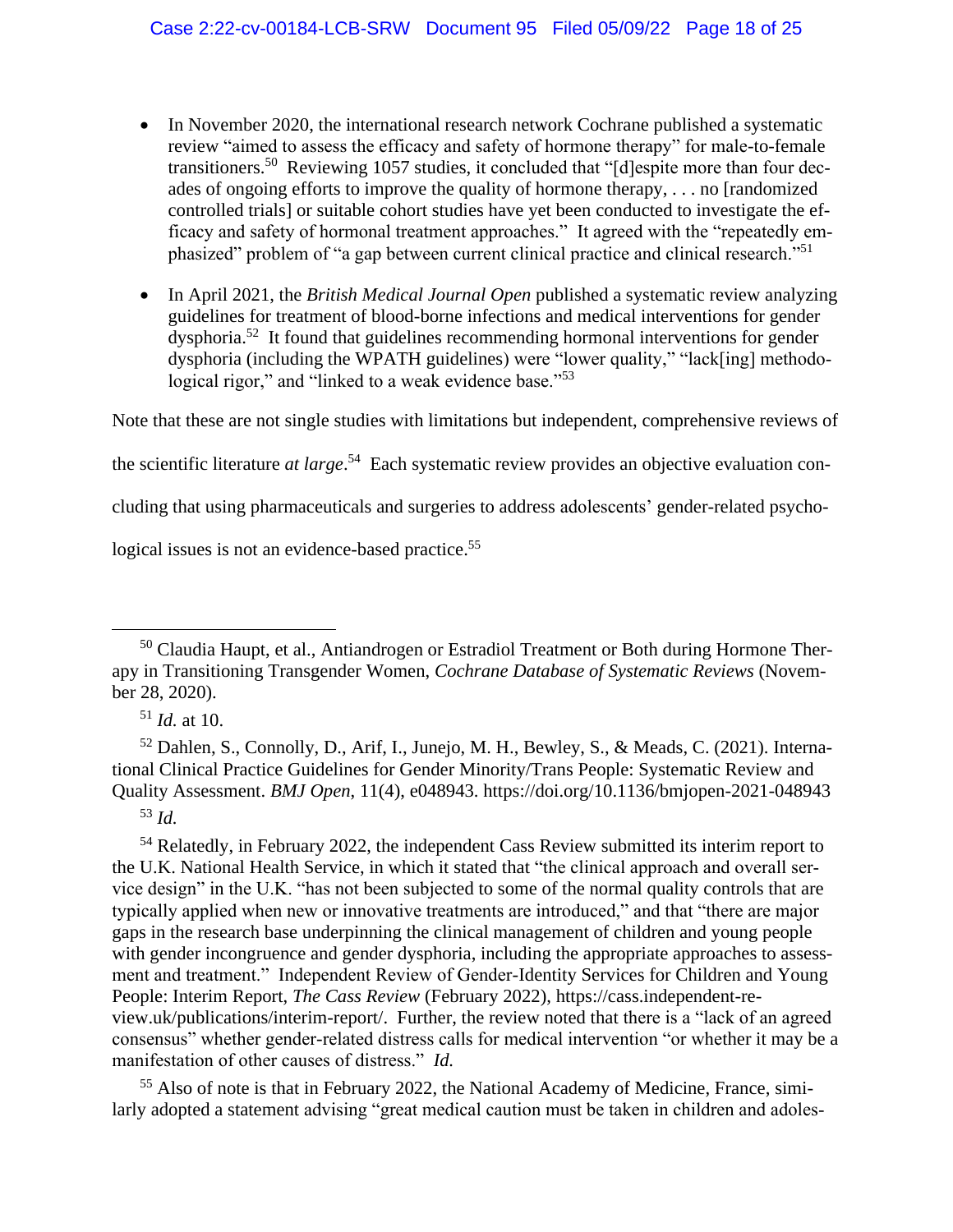### Case 2:22-cv-00184-LCB-SRW Document 95 Filed 05/09/22 Page 19 of 25

Since the 1990s, it has been recognized that actual *evidence* is what matters. If Plaintiffs' purported consensus of statements by American professional and advocacy organizations (where not evidence but political forces hold sway) conflicts with multiple independent and objective reviews of the evidence, then so much the worse for that wayward consensus. Because the use of pharmaceuticals and surgeries to address adolescents' gender-related psychological issues is not evidence-based, practitioners lack a proper basis for believing that they will provide these young people more benefit than harm. And that is precisely where the State of Alabama's important—even compelling—interests in protecting children and regulating the practice of medicine becomes all-important.

### <span id="page-18-0"></span>**IV. Plaintiffs wrongly invoke the specter of suicide.**

Plaintiffs repeatedly invoke the specter of suicide, claiming that medical procedures to change teenagers' bodies are the only way to address the tragically high rate of suicide among those who identify as transgender. But there is no good evidence for those claims. Instead, insofar as the procedures affect patients' suicide rates, the evidence is mounting that the procedures at issue here actually *increase* suicide risks. The best data come from a follow-up study of a group who had completely transitioned, including surgically. This study demonstrated that the risk of completed suicide increased *significantly* after full transition.<sup>56</sup>

cents, given the vulnerability, particularly psychological, of this population and the many undesirable effects and even serious complications that can be caused by some of the therapies available." Medical Care of Children and Adolescents with Transgender Identity, *National Academy of Medicine, France* (February 28, 2022), translated into English by the Society for Evidencebased Gender Medicine (March 2, 2022), [https://segm.org/sites/default/files/English%20Transla](https://segm.org/sites/default/files/English%20Translation_22.2.25-Communique-PCRA-19-Medecine-et-transidentite-genre.pdf)[tion\\_22.2.25-Communique-PCRA-19-Medecine-et-transidentite-genre.pdf.](https://segm.org/sites/default/files/English%20Translation_22.2.25-Communique-PCRA-19-Medecine-et-transidentite-genre.pdf) It further warned of "the addictive role of excessive engagement with social media, which is . . . responsible for a very significant part of the growing sense of gender incongruence." *Id.*

<sup>56</sup> *See* Cecilia Dhejne, et al., Long-Term Follow-Up of Transsexual Persons Undergoing Sex Reassignment Surgery: Cohort Study in Sweden, 6 *PLoS ONE* (February 2011), at 1, 7 ("This study found substantially higher rates of overall mortality, death from cardiovascular disease and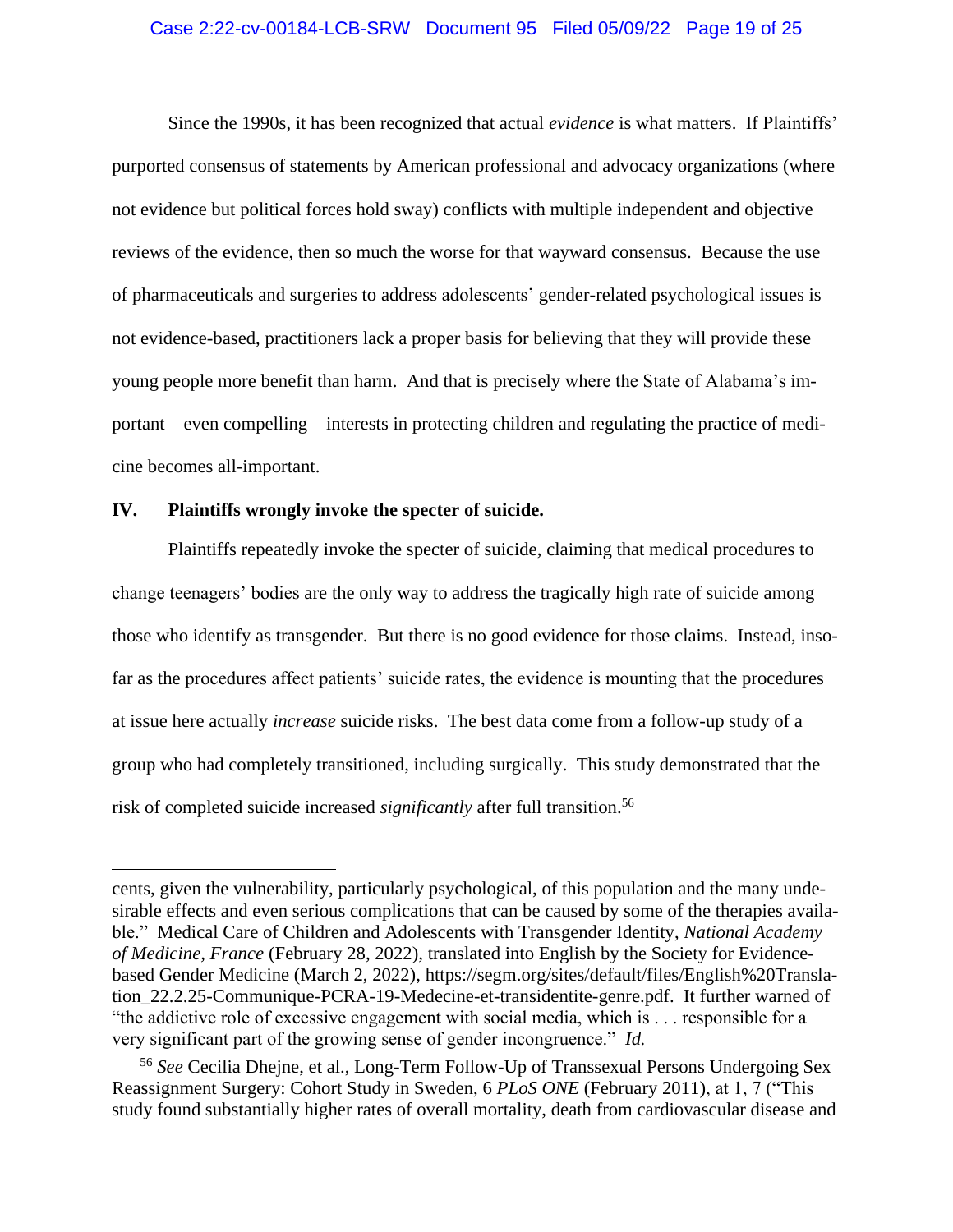### Case 2:22-cv-00184-LCB-SRW Document 95 Filed 05/09/22 Page 20 of 25

In an effort to rectify the complete absence of evidence in support of these procedures, two researchers, Richard Bränström and John E. Pachankis, published the first long-term treatment-outcome study in the *American Journal of Psychiatry*. 57 The authors presented their data as supporting claims that the procedures improve long-term mental-health outcomes.<sup>58</sup> But the data were not as the authors had presented them. The study's methodological blunders prompted multiple devastating letters from prominent researchers to the editor of the *American Journal of Psychiatry* that highlighted its shortcomings. Besides coding errors that excluded lithium and other antipsychotic medications from (but included antihistamines in) the category of treatments for mood disorders,<sup>59</sup> the study excluded cases in which the subjects *actually* committed suicide, attempted suicide without being hospitalized, had health care visits for other psychological issues, and more.<sup>60</sup> Letters noted that the data in fact showed "a spike in suicide attempts" in the year after surgery.<sup>61</sup> Another explained that "the data also could be interpreted as showing that

suicide, suicide attempts, and psychiatric hospitalisations in sex-reassigned transsexual individuals compared to a healthy control population.").

<sup>57</sup> Richard Bränström and John E. Pachankis, Reduction in Mental Health Treatment Utilization among Transgender Individuals after Gender-affirming Surgeries: A Total Population Study, 177 Am. J. of Psychiatry 727 (2020).

<sup>&</sup>lt;sup>58</sup> See id. (falsely claiming, "In this first total population study of transgender individuals with a gender incongruence diagnosis, the longitudinal association between gender-affirming surgery and reduced likelihood of mental health treatment lends support to the decision to provide gender-affirming surgeries to transgender individuals who seek them.").

<sup>59</sup> Henrik Anckarsäter and Christopher Gillberg, *Methodological Shortcomings Undercut Statement in Support of Gender-Affirming Surgery*, 177 Am. J. Psychiatry 764, 765 (Aug. 2020).

<sup>60</sup> Andre Van Mol, et al., *Gender-Affirmation Surgery Conclusion Lacks Evidence*, 177 Am. J. Psychiatry 765, 765 (Aug. 2020).

<sup>61</sup> David Curtis, *Study of Transgender Patients: Conclusions Are Not Supported by Findings*, 177 Am. J. Psychiatry 766, 766 (Aug. 2020); see Mikael Landén, *The Effect of Gender-Affirming Treatment on Psychiatric Morbidity Is Still Undecided*, 177 Am. J. Psychiatry 767 (Aug. 2020).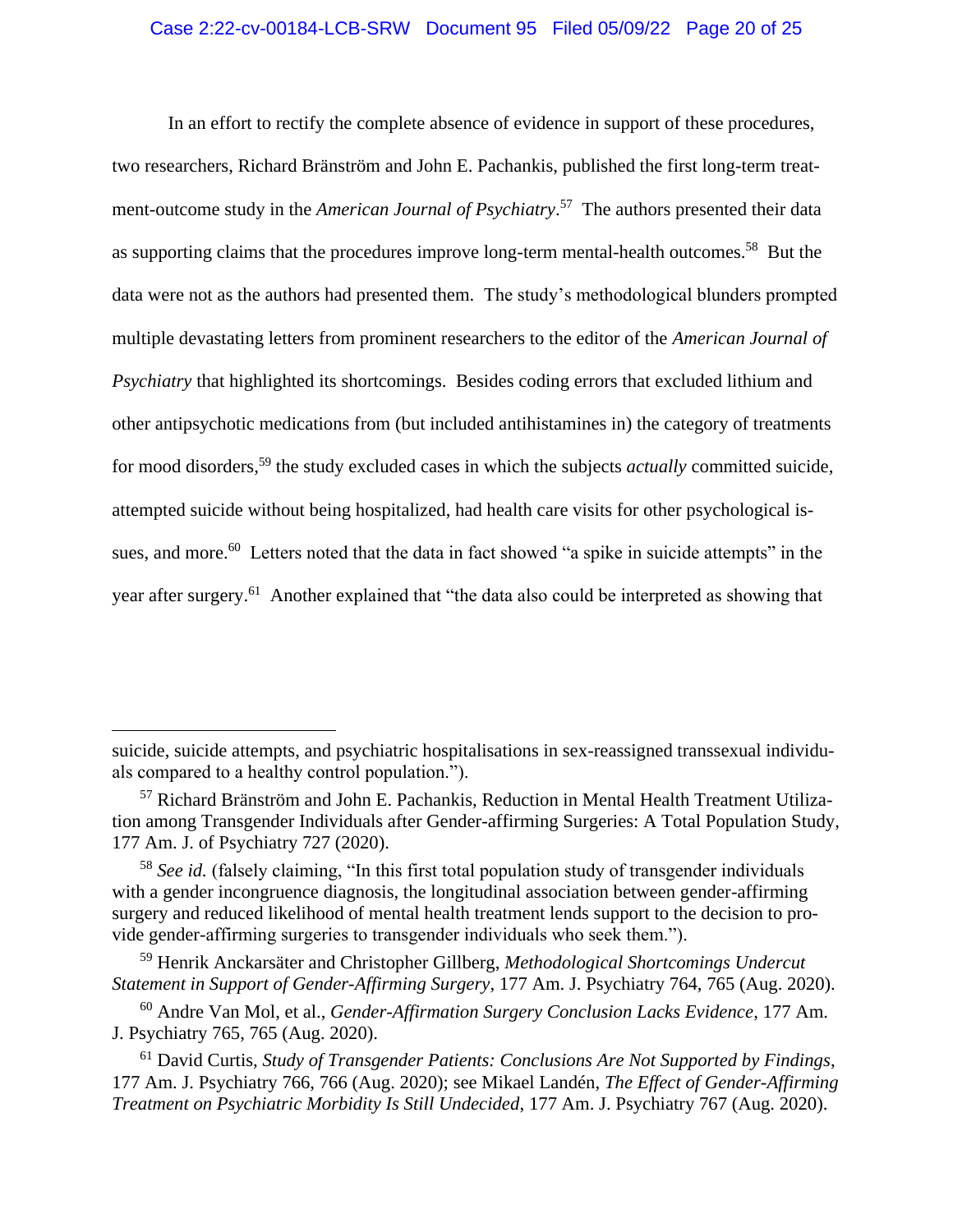### Case 2:22-cv-00184-LCB-SRW Document 95 Filed 05/09/22 Page 21 of 25

masculinizing or feminizing surgeries were the actual cause of increased mental health utilization."<sup>62</sup> In fact, "the risk of being hospitalized for a suicide attempt was 2.4 times higher if they had undergone . . . surgery than if they had not."<sup>63</sup>

An extraordinary comment published by the *Journal*'s editor explained that after receiving the letters, the *Journal* enlisted two statistical experts to review the letters and the original article.<sup>64</sup> It published a "Correction to Bränström and Pachankis," which explained that "the results demonstrated *no* advantage of surgery in relation to subsequent mood or anxiety disorderrelated health care visits or prescriptions or hospitalizations following suicide attempts in that comparison."<sup>65</sup> The *Journal* also published a statement from Bränström and Pachankis in which the authors admitted that "individuals diagnosed with gender incongruence who had received gender-affirming surgery were *more* likely to be treated for anxiety disorders compared with individuals diagnosed with gender incongruence who had not received gender-affirming sur-

<sup>62</sup> William J. Malone and Sven Roman, *Calling Into Question Whether Gender-Affirming Surgery Relieves Psychological Distress*, 177 Am. J. Psychiatry 766, 766 (Aug. 2020).

<sup>63</sup> Agnes Wold, *Gender-Corrective Surgery Promoting Mental Health in Persons With Gender Dysphoria Not Supported by Data Presented in Article*, 177 Am. J. Psychiatry 768, 768 (Aug. 2020). In addition to the letters already cited, see Avi Ring and William J. Malone, *Confounding Ef-fects on Mental Health Observations After Sex Reassignment Surgery*, 177 Am. J. Psychiatry 768 (Aug. 2020).

<sup>64</sup> Ned H. Kalin, *Reassessing Mental Health Treatment Utilization Reduction in Transgender Individuals After Gender-Affirming Surgeries: A Comment by the Editor on the Process*, 177 Am. J. Psychiatry 764, 764 (Aug. 2020), https://ajp.psychiatryonline.org/doi/10.1176/ appi.ajp.2020.20060803.

<sup>65</sup> *Correction to Bränström and Pachankis*, 177 Am. J. Psychiatry 734 (Aug. 2020), <https://ajp.psychiatryonline.org/doi/10.1176/appi.ajp.2020.1778correction> (emphasis added).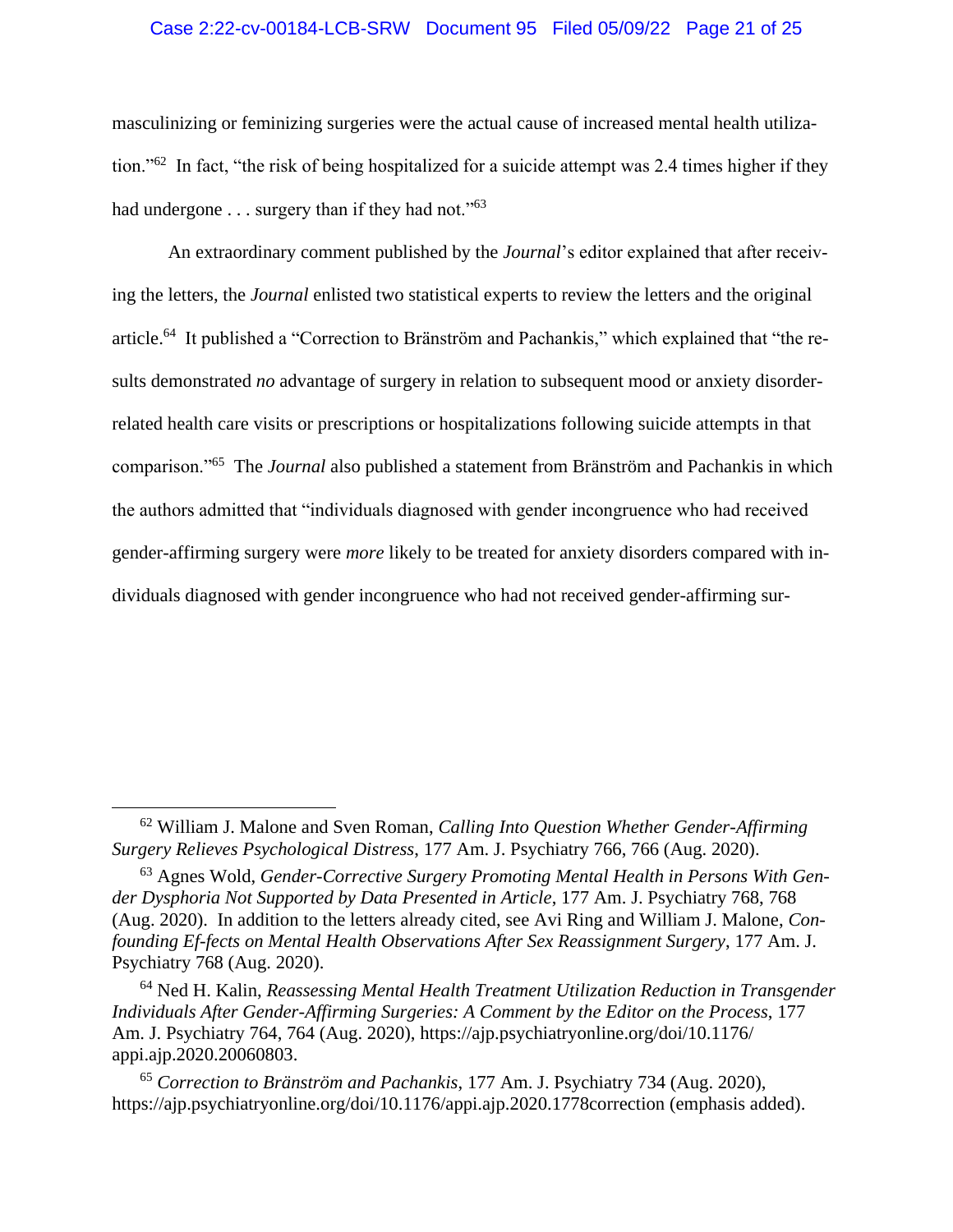### Case 2:22-cv-00184-LCB-SRW Document 95 Filed 05/09/22 Page 22 of 25

gery."<sup>66</sup> Consequently, the only long-term treatment-outcome study of these procedures demonstrates, if anything, actual harm to the mental health of persons undergoing surgery.

#### **CONCLUSION**

<span id="page-21-0"></span>Plaintiffs and their allies are demonstrably motivated by politics—not objective assessment of the evidence concerning what is best for Alabama's vulnerable young people. Plaintiffs can close their eyes and plug their ears to the reality of what is plainly recognized by physicians and researchers in Sweden, Finland, the United Kingdom, and France; by many here in the United States; and by the news media. But the State of Alabama, with its responsibility to protect its young people, cannot ignore the truth. It must take action to protect kids from the practitioners who would foist these harmful procedures upon them with the empty promise of wholeness and wellbeing. Indeed, by enacting the Alabama Vulnerable Child Compassion and Protection Act, it has done precisely that. For these reasons, the Amici States respectfully ask that the Court deny Plaintiffs' motion for a preliminary injunction.

May 9, 2022

Respectfully Submitted,

*/s/ Mark D. Wilkerson* Mark D. Wilkerson (ASB-6957-039m) WILKERSON & BRYAN, P.C. 405 South Hull Street Montgomery, AL 36104 Telephone: 334-265-1500 Facsimile: 334-265-0319 Email: [mark@wilkersonbryan.com](mailto:mark@wilkersonbryan.com)

<sup>66</sup> Richard Bränström and John E. Pachankis, *Toward Rigorous Methodologies for Strengthening Causal Inference in the Association Between Gender Affirming Care and Transgender Individuals' Mental Health: Response to Letters*, 177 Am. J. of Psychiatry 769, 771 (Aug. 2020) (emphasis added).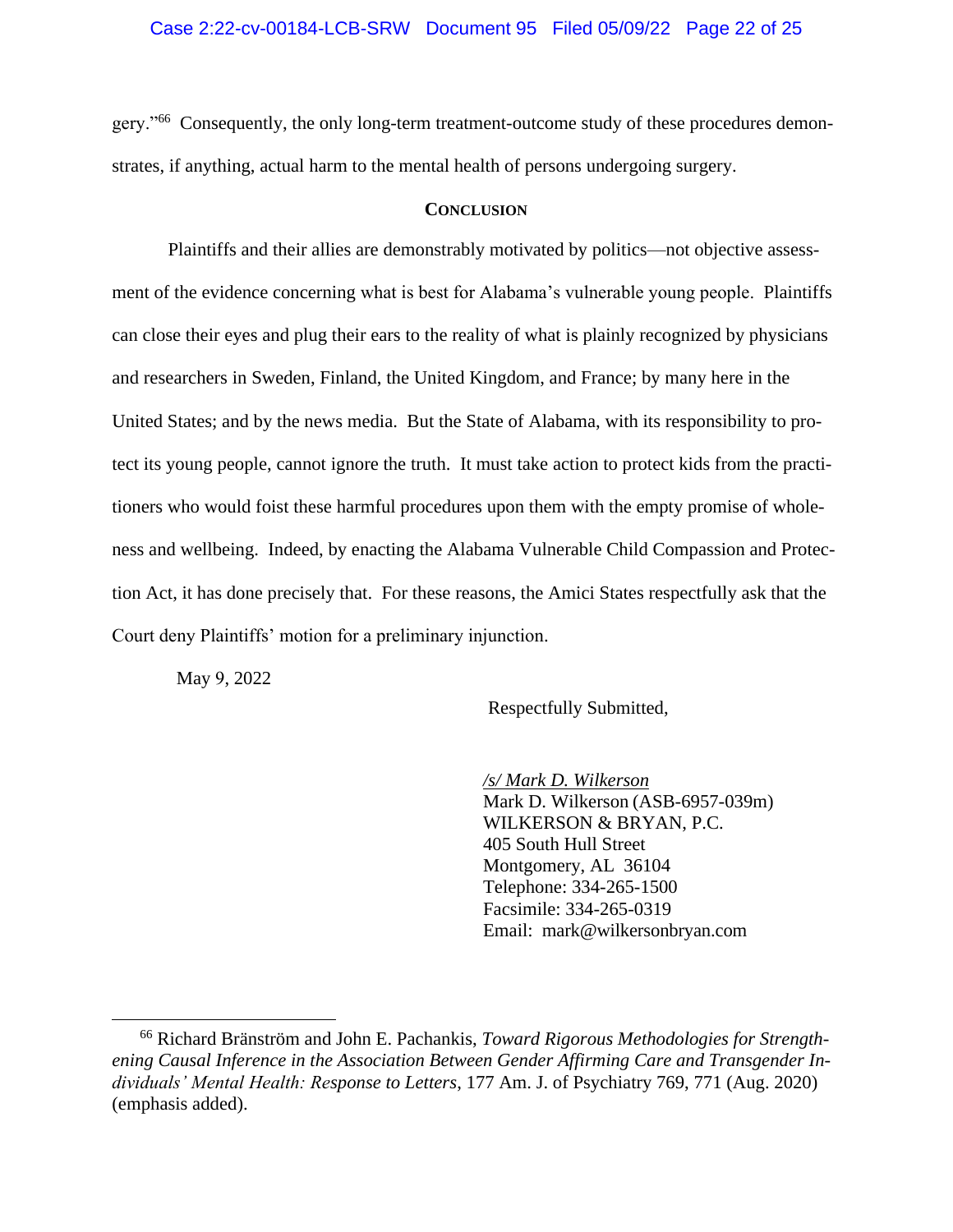# /s/ *Michael A. Cantrell*

LESLIE RUTLEDGE Arkansas Attorney General

Michael A. Cantrell\* Assistant Solicitor General

OFFICE OF THE ARKANSAS ATTORNEY GENERAL 323 Center Street, Suite 200 Little Rock, Arkansas 72201 (501) 682-2007 Michael.Cantrell@arkansasag.gov

*Counsel for Amici Curiae*

*\*Admitted Pro Hac Vice*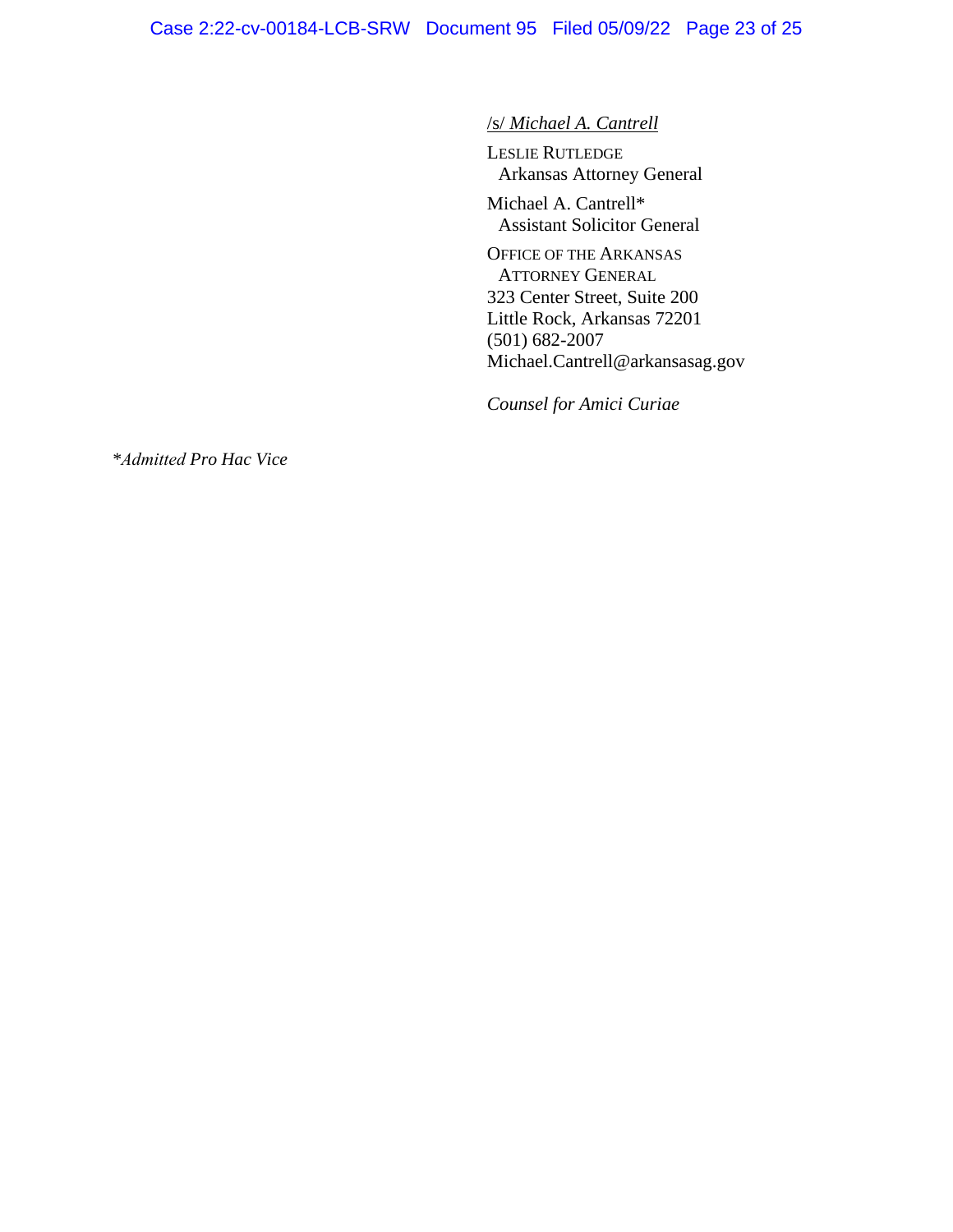#### **ADDITIONAL COUNSEL**

<span id="page-23-0"></span>TREG R. TAYLOR Alaska Attorney General

MARK BRNOVICH Arizona Attorney General

CHRIS CARR Georgia Attorney General

TODD ROKITA Indiana Attorney General

JEFF LANDRY Louisiana Attorney General

LYNN FITCH Mississippi Attorney General

ERIC SCHMITT Missouri Attorney General

AUSTIN KNUDSEN Montana Attorney General

DOUG PETERSON Nebraska Attorney General

JOHN M. O'CONNOR Oklahoma Attorney General

ALAN WILSON South Carolina Attorney General

KEN PAXTON Texas Attorney General

SEAN D. REYES Utah Attorney General

PATRICK MORRISEY West Virginia Attorney General